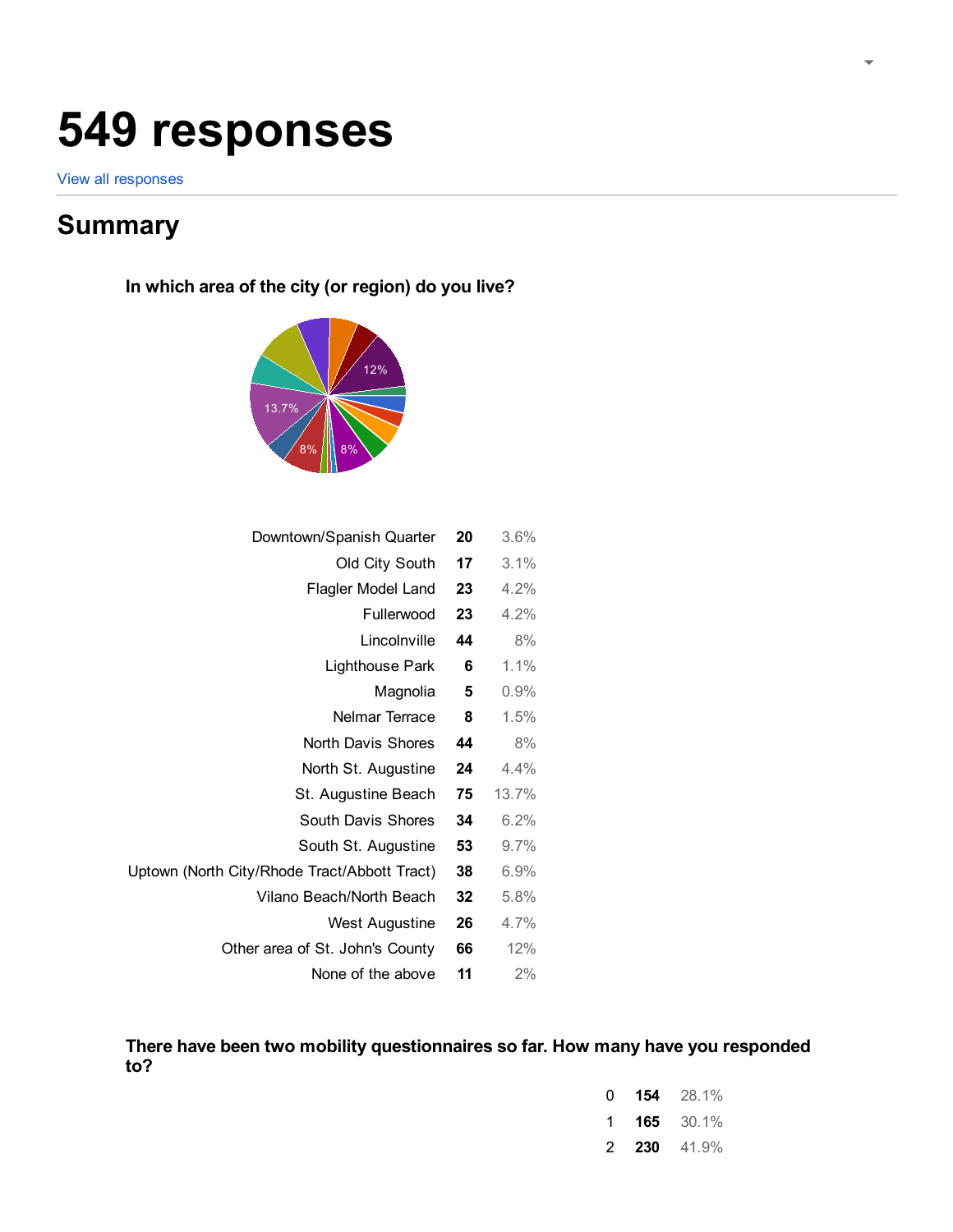

# [Image]

Would you like a residential parking permit program implemented on your street?



| Yes.   |     | <b>117</b> 21.3% |
|--------|-----|------------------|
|        |     | No 306 55.7%     |
| Unsure | 126 | <b>23%</b>       |

### On which street do you live?

Saragossa

Marine

Flagler Blvd

Magnolia Avenue

Beacon

Coquina Ave

Oneida St.

St George

Rohde

Lions Gate Dr

Twine

Sanford

Bay View

Oneida

Oglethorpe Blvd

Oak Arbor Circle

Locust

Sunshine Drive

Not in city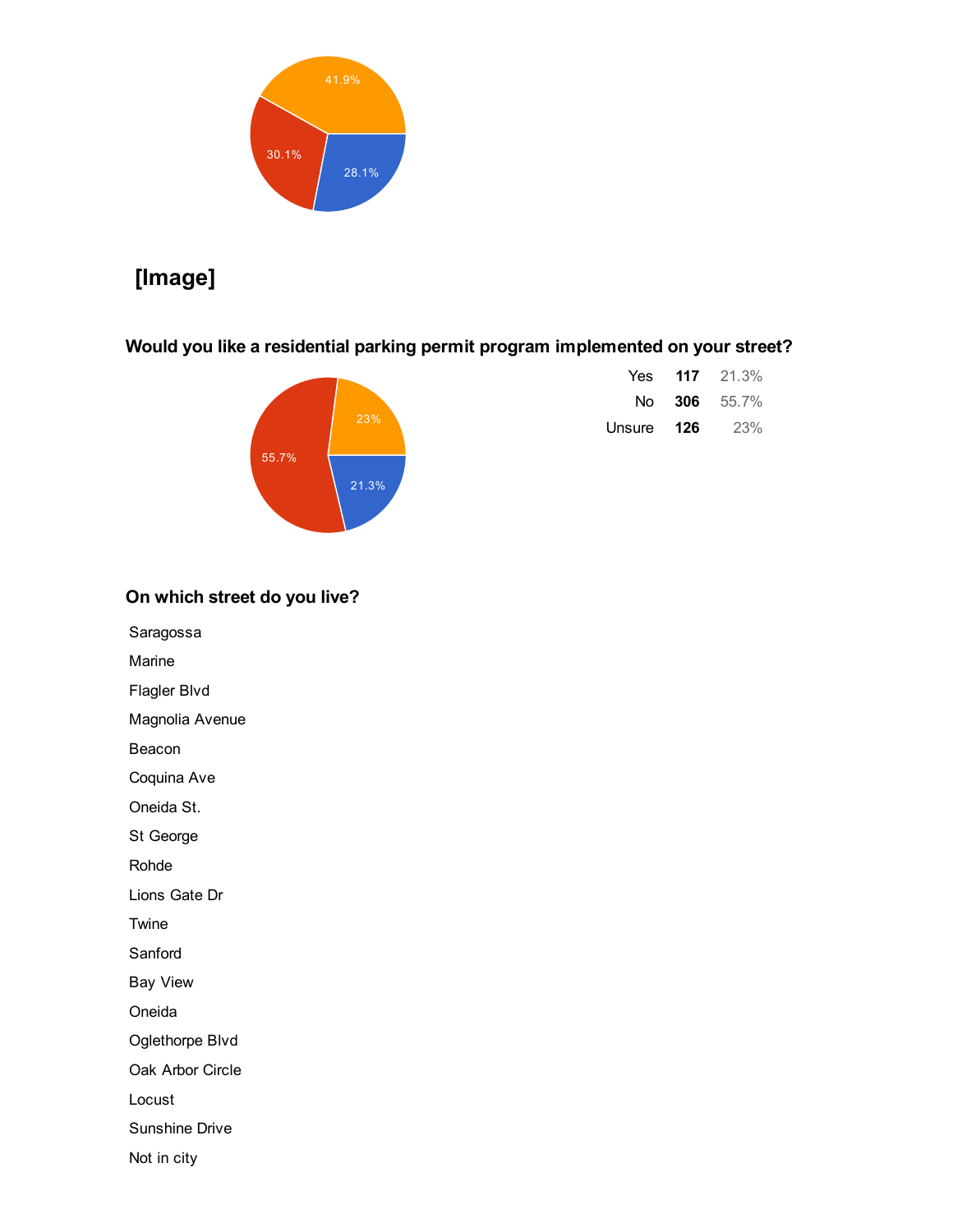Fullerwood drive S Matanzas Blvd Dolphin Drive A1A Seminole Drive Kings Quarry Ln Carrera Avista Circle Loring Street 16th Street Grant Bella Vista Hypolita Old Mission Washington Street De Haven Weeden A Street N St. Augustine Blvd. St George Street South Beach Drive Cerro Spanish Street Cordova BayView Dr St. George St. Cedar Ridge Cir Old Quarry Serena Circle Valencia St St George Street sylvan dr Colony Street Casanova N Matanzas Blvd carrera 23rd St. Treasury [REDACTED] June lane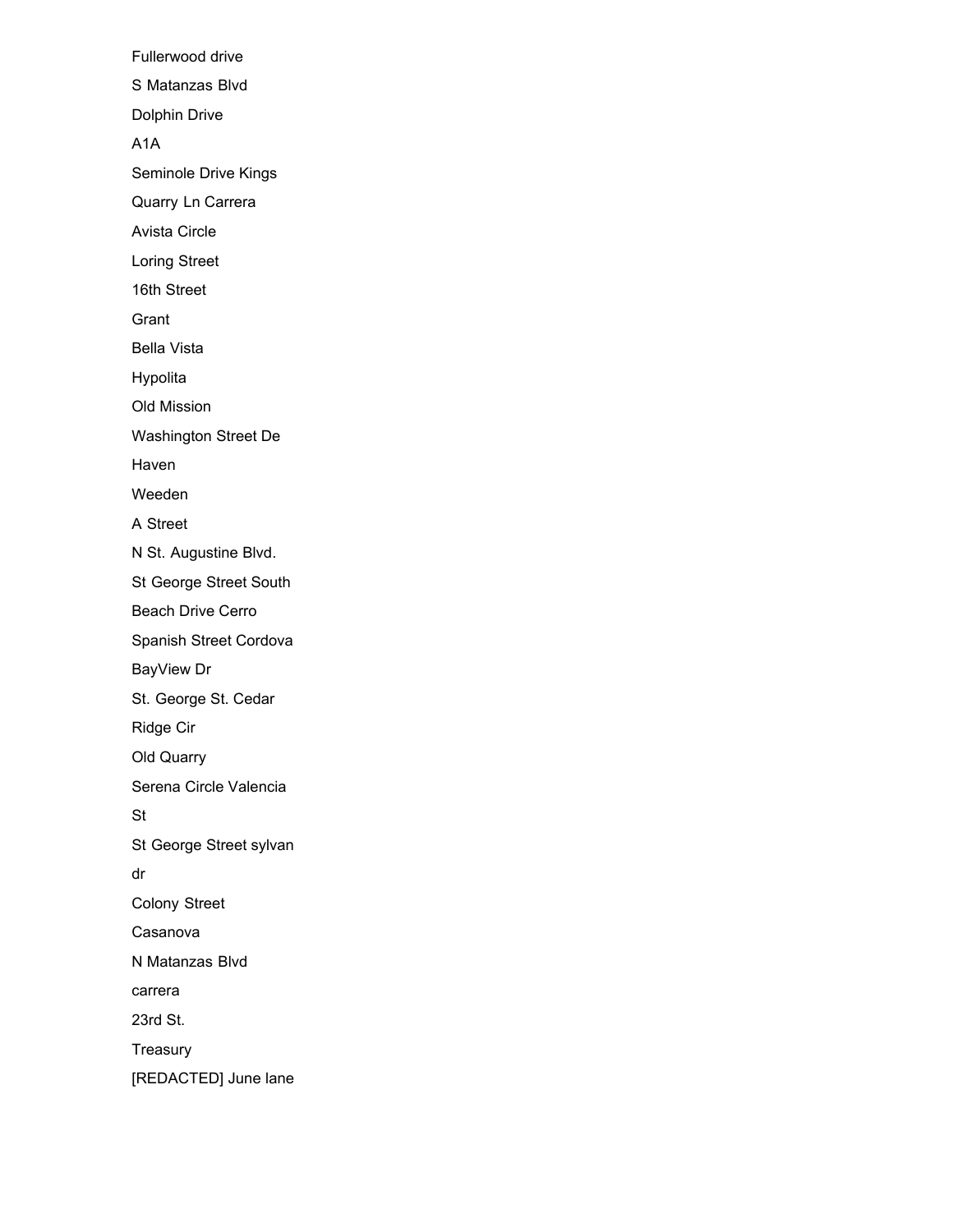Eastman Street I live on the corner of Bridge and MLK. I park on MLK Wild Cat Trl. Spencer Street Sanford Street Southwind Circle Oak St West New England drive Arricola N/A live outside city limits Thomas st Haley Pointe Rd Cedar Arbor Condo complex !4th St St. Augustine Bch Inlet Perpall St. Inlet Place Thomas St dolphin Magnolia drive NA CR 214 fullerwood I wish we could yellow out one side of the street so that emergency vehicles would never have a problem Twine ST. Ocean Hibiscus Williams Lincoln St "A" street Herons Nest Lane have parking at my house Joiner Roosevelt Terrace Road Oceanside circle West pope Gianna way Valencia Street Sunset drive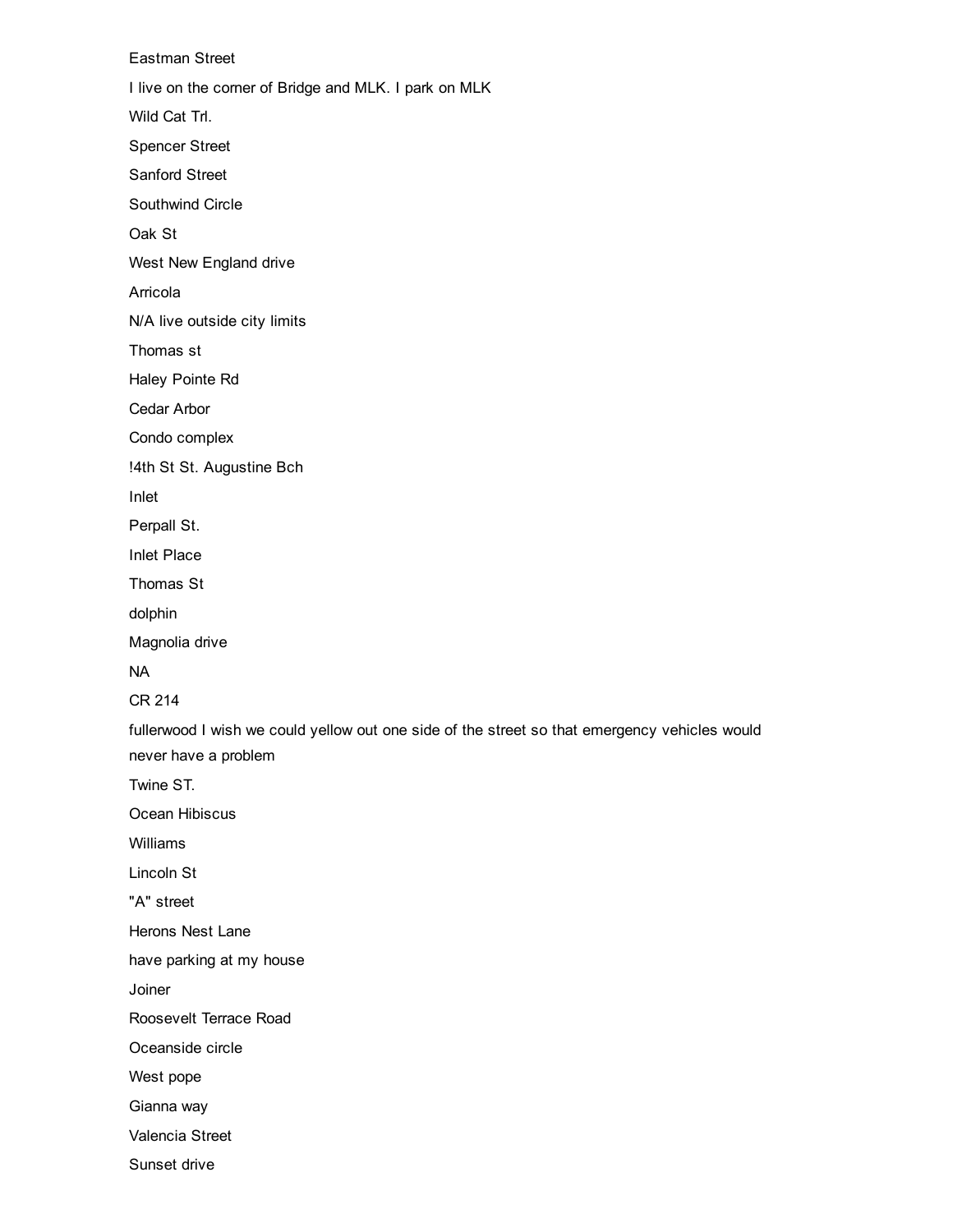Magnolia Avenue in Nelmar Terrace. We have wide streets and all houses have driveways.

N. St. Aug Blvd. Alfred Fourteenth St. St George St George st Harbour vista circle Coquina Avenue Streets are public and should not be designated for individuals. South Leonardi Out in county Solano Creek Road Side Creek Oviedo South Lexington Outside city limits Park Pl Ocean Beeeze Lane - off of A1a Lemon St [REDACTED] Herons Nest Lane, Marsh Creek Clark St south st St. Augustine Blvd. Sevilla joiner Street Charlotte street Francis Ave. Hildreth Dr South Matanzas Russell Blvd., off Hildreth Old Moultrie San Mateo Arenta St Lemon Street Maribella Court Sunset blvd Blanco St.

San Nicolas Way

St. George St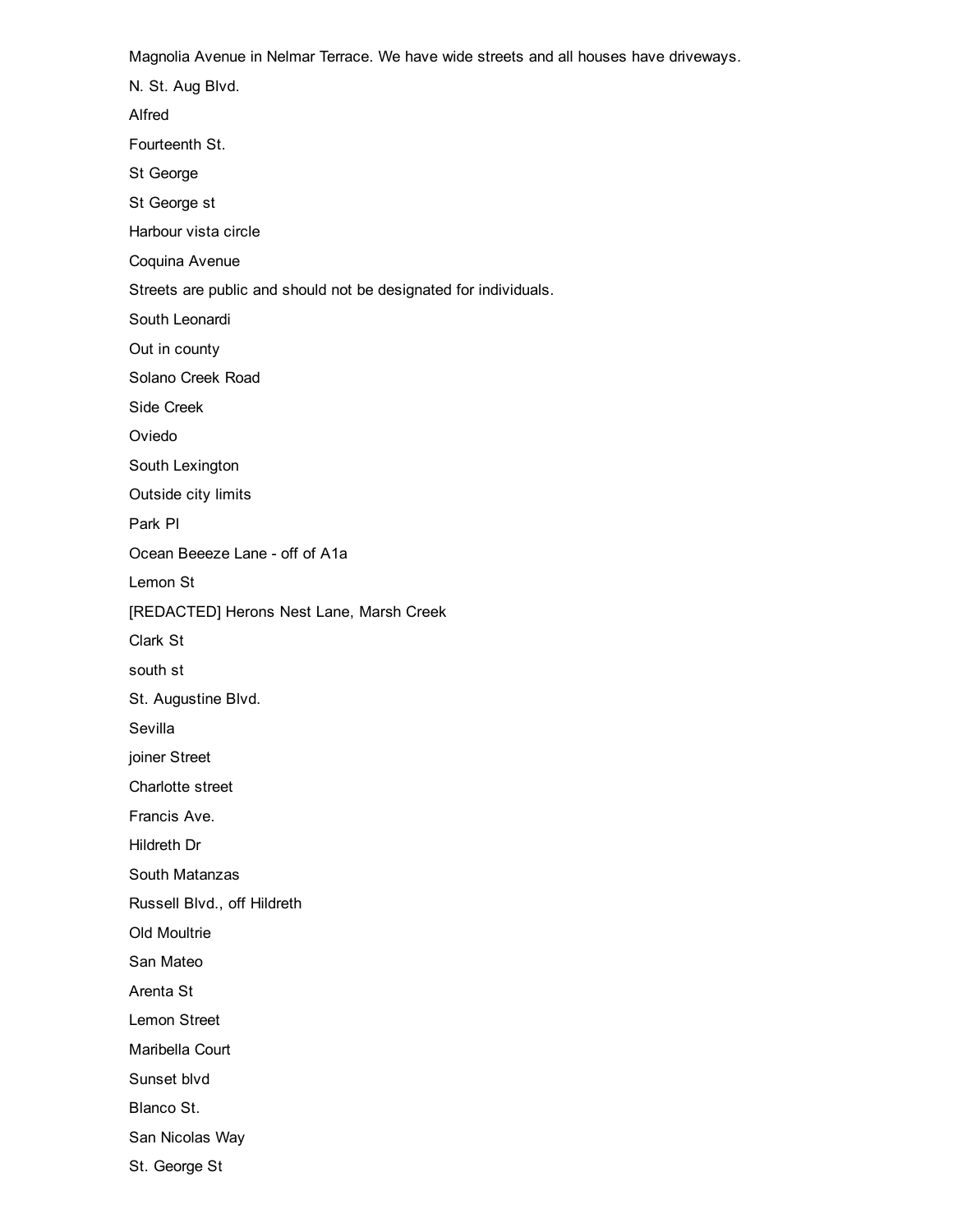Center Street

Arredondo Ave/ It would help on days when the Conch House gets really busy.

Carey St

Palmer

St. George

Menendez

North Matanzas Blvd.

We're on the Island

zorayda

Avista circle

Cincinnati Ave.

Lew Blvd

Porta Rosa Circle

Flagler

Menendez rd

RIBAULT

Dorado Drive

Commodores club Blvd

Douglas

Commodores Club Blvd

Menendez road

Wooded Crossing Circle

Andreas

North Twin Maple Rd

Corner of South and Oneida Streets

Onieda

Syrah Way

Oneida St

Nelmar

Mickler blvd

San Marco Ave.

M L King

Bayview DrIve

Alcazar Dr

Rohde Ave

Twine Street

Carolwood Ln.

Riberia Street

Grove Ave/Fletcher Lane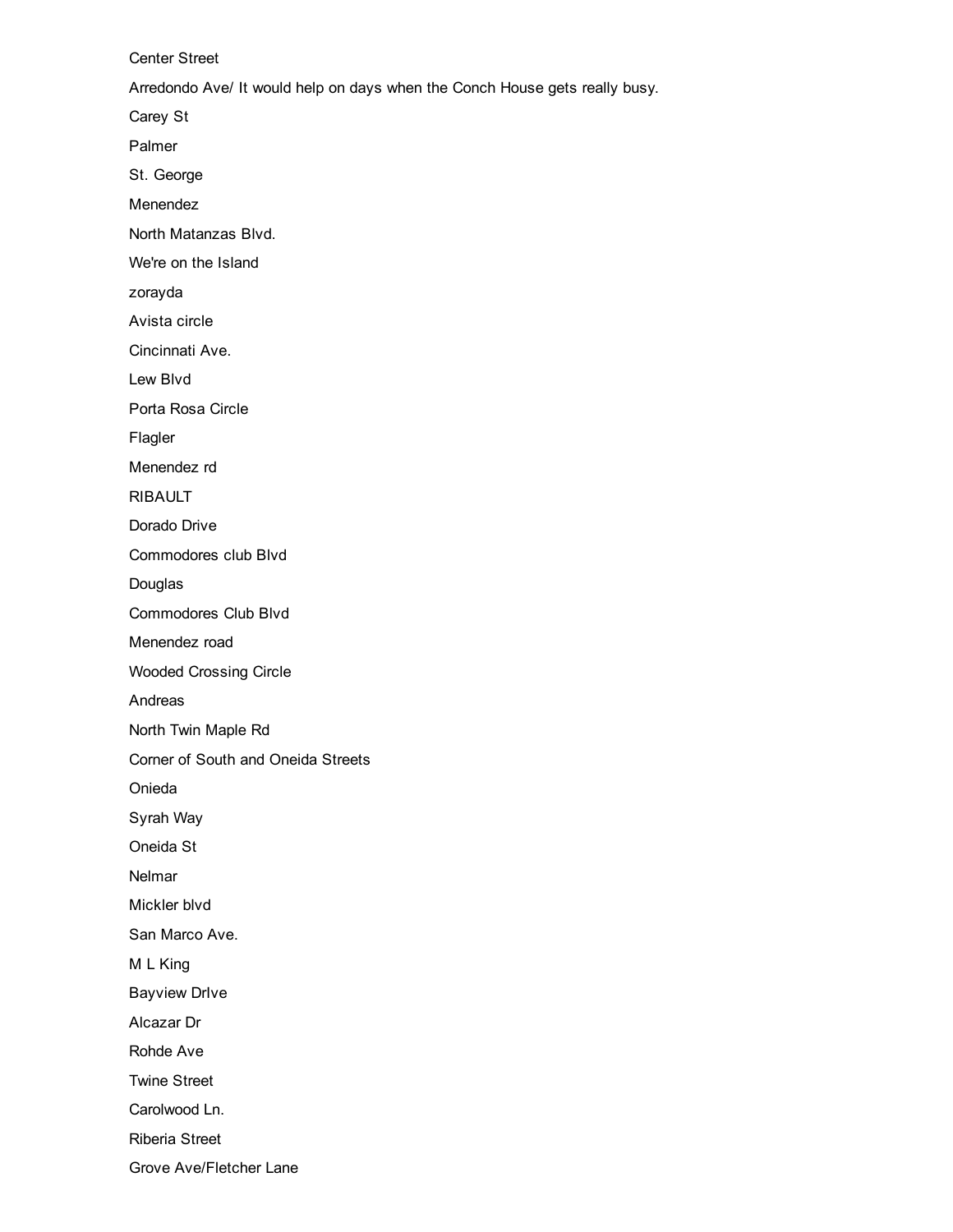Corunna Street 12th Marshside Drive genoa rd Oxford dr [REDACTED] Night Hawk Ln Abbott Street Crazy Horse Trail in Prairie Creek n/a bc I don't live downtown Third Street South St Augustine--now downtown I live in Vilano. Segovia Road Pope Rd Bluff Lane Cooper Bay Court Magnolia Ave. avista circle Solano Avenue Lew Blvd Loring Middle of saragossa.st E. Red House Branch Rd Grove Ave South Matanzas Blvd. Avenida Menendez Not applicable - outside of city

### Which do you prefer?



Convenient parking adjacent to businesses Downtown 219 39.9% More pedestrian-friendly streets with less traffic Downtown 277 50.5%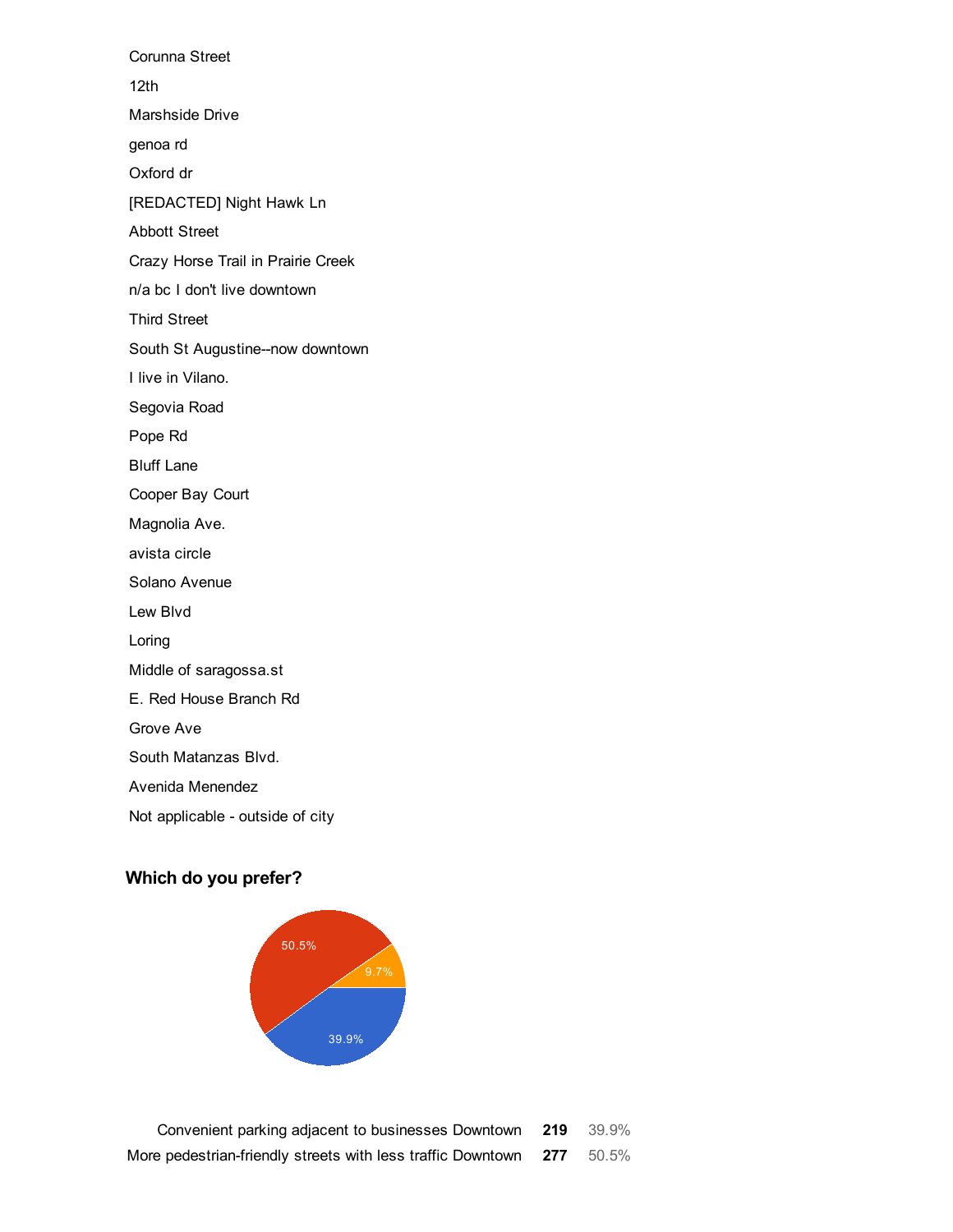Would you rather:



| Pay less for peripheral parking 339 61.7% |  |
|-------------------------------------------|--|
| Pay more for convenient parking 210 38.3% |  |

### Do you feel that a central parking facility Downtown would be beneficial if it led to the reduction of smaller parking lots dispersed throughout the area?



| Yes | 273 | $50.1\%$ |
|-----|-----|----------|
| No  | 272 | 49.9%    |

# [Image]

Do you use the ParkNow card, which provides discounted parking for residents?



| Yes | 290 | 52.8% |
|-----|-----|-------|
| N٥  | 259 | 47.2% |

### What do you like, or what could be improved, about the ParkNow program?

N/A

More honest signage regarding days and time required. It's so disappointing to see visitors buying parking after 5 or on a Sunday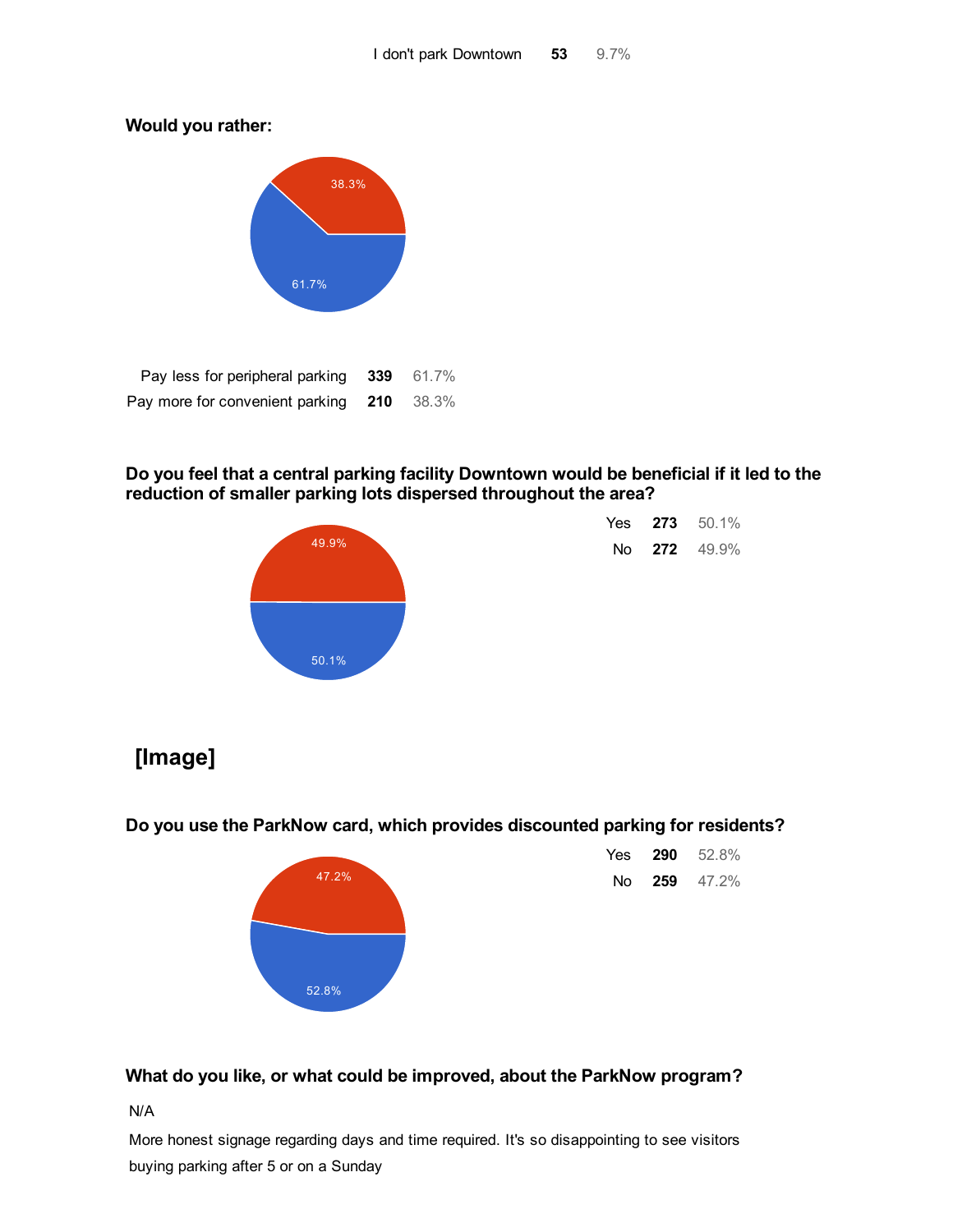Don't know

It's a great deal and is a nice perk for residents

The discount

I think the park now can be better promoted and more places/opportunities to refill the card.

I don't care cause I don't go downtown

I live and work downtown, so don't really need it. But I think two things would benefit it, because it is a great deal: 1) market it more to locals, 2) make it easier to get, as don't you have to go city hall to get it? And who does that. Is there a way to refill it online? If so, that would make it much more convenient.

Return the parking at Trinity Church; online dollar loading of card

easier to purchase

Because I work downtown, my parking needs are met by my employer.

If the program allowed for free limited parking. For example, the having the first 15 minutes free would encourage people to use downtown businesses conveniently, but to conduct their business quickly to free up the space for someone else.

Used it mostly in the lot across from the Floridian, which is now privately run. Very disappointed that all parking meters don't honor the ParkNow deal I signed up for.

Variable rates based on demand with big real-time digital signs at parking entrances about rates/time limitations visible from car; better website and app information including printable map.

seems fine

Advertisement

Availability -- The card needs to be able to be purchased at more places around the city.

Seems awesome as is

being able to refill the card online instead of having to go to the city office would make the card more appealing.

Another parking garage on the north end of San Marco and at the old Hardee's on US1 & King Street

Pay stations are very confusing to use.

Regular Maintenance on the parking meters so they take the card and also more places to refill the card

Never heard about it

More re-fill stations

There should be more options to get the card than just the fire station/water building.

Not many folks are aware of the program

It's a great program--need more purchase and refill points-- better on-going communication about the program. Alsp publicize the Prox card for downtown employees at the garage. The garage is about 5 minuted from the Plaza--and most people perceive it as inconvenient--education and signage like "5 minutes to the Plaza" would help.

It works fine.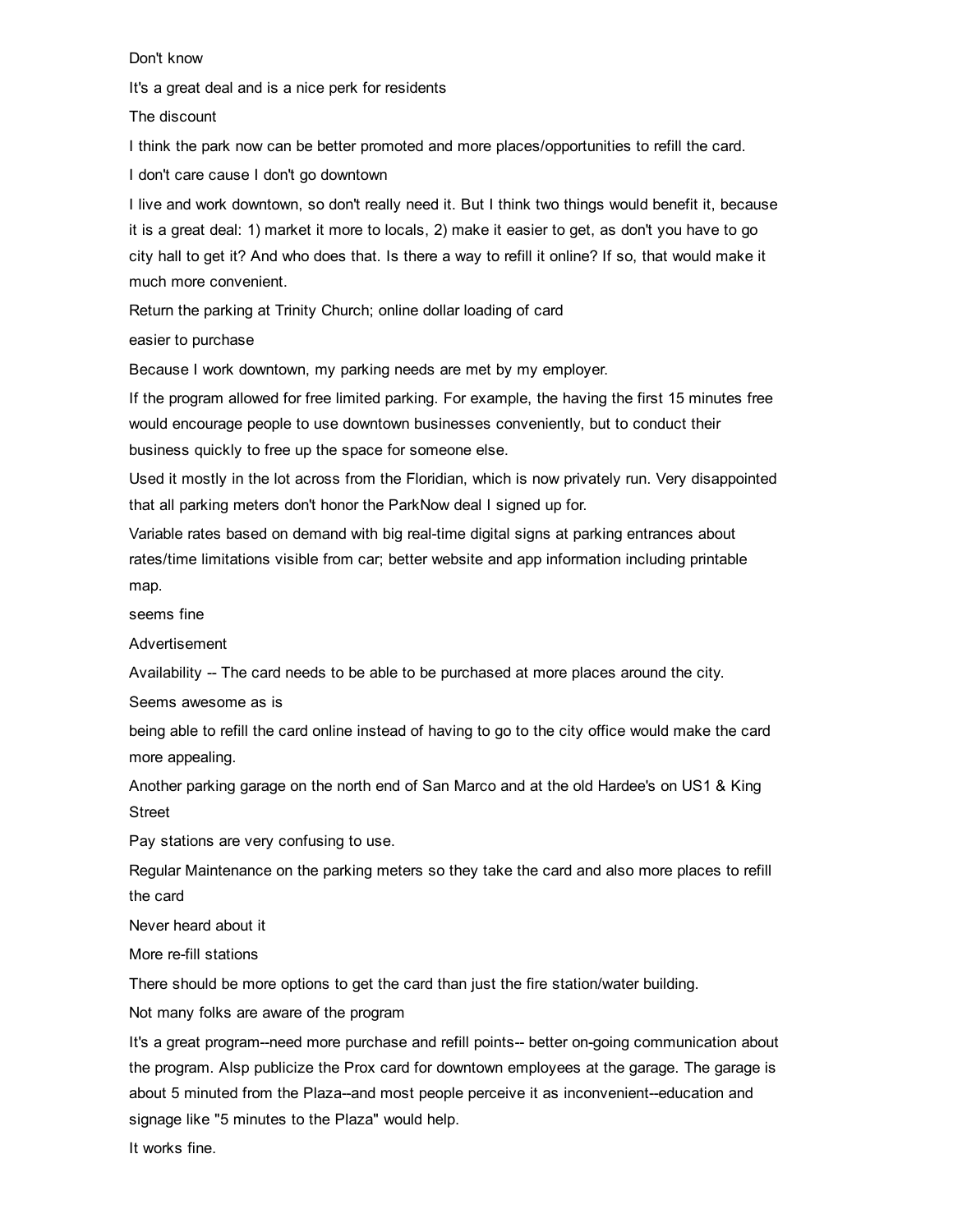Easier access, no cost to City residents

Ability to reload without having to go to finance office

Nothing. It's great!

Ability to load more money online

I like the convenience and discounted rate at the garage.

Find an easier way to pay, like linking to utility bill

Tiered rates for city residents, county residents and visitors from outside SJC

More places to get one

I put my card in four meters in the Tolamoto lot and none worked. I drove to the Toques place lot and it worked immediately in the Park Now station. I would like to be able to load my card at the parking garage or the vic

The kiosk in front of the building hardly ever works

Aside from the facility on Granada Street, I don't know where to buy a card. The card should be readily available at merchants and offices throughout the city, and it should be rechargeable online.

The boxes with printed tickets for the dash rarely work!

Too difficult to use, according to some who have tried to use it

Should make them available to purchase at NUMEROUS places, to include the parking garage. Also, one flat rate is too expensive, should be by the hour with option for day.

Anything that can reduce the number of cars in the central downtown is good, there is no need to connect King street directly to the BOL when there are ample drive arounds. The main streets could then be pedestrian and bike only areas with more outdoor cafes and restaurants

It's great, gives us a discount and is user friendly.

I don't use it, so can't remark.

Ease of refilling the card

I've been very satisfied with it and have had one since they were first issued. Oftentimes when I encounter a visitor struggling with the pay stations I use my card and give them the gift of free parking.

There's no convenient places to park downtown.

Make sure all of the meters work with the card. I like the program and I like the scattered parking lots and meters.

Love the discounted rate when I can find a spot.

I like the cost break. I would like to see more places to refill it and a way to check the balance before getting to the parking lot or street space. There should be a way to do this via city web site like you can with gift cards.

Reload cards at the machines.

Should not have to pay to park

Make it applicable to the new downtown parking garage.

handicapped

I didn't even know about it so better Information about it would be good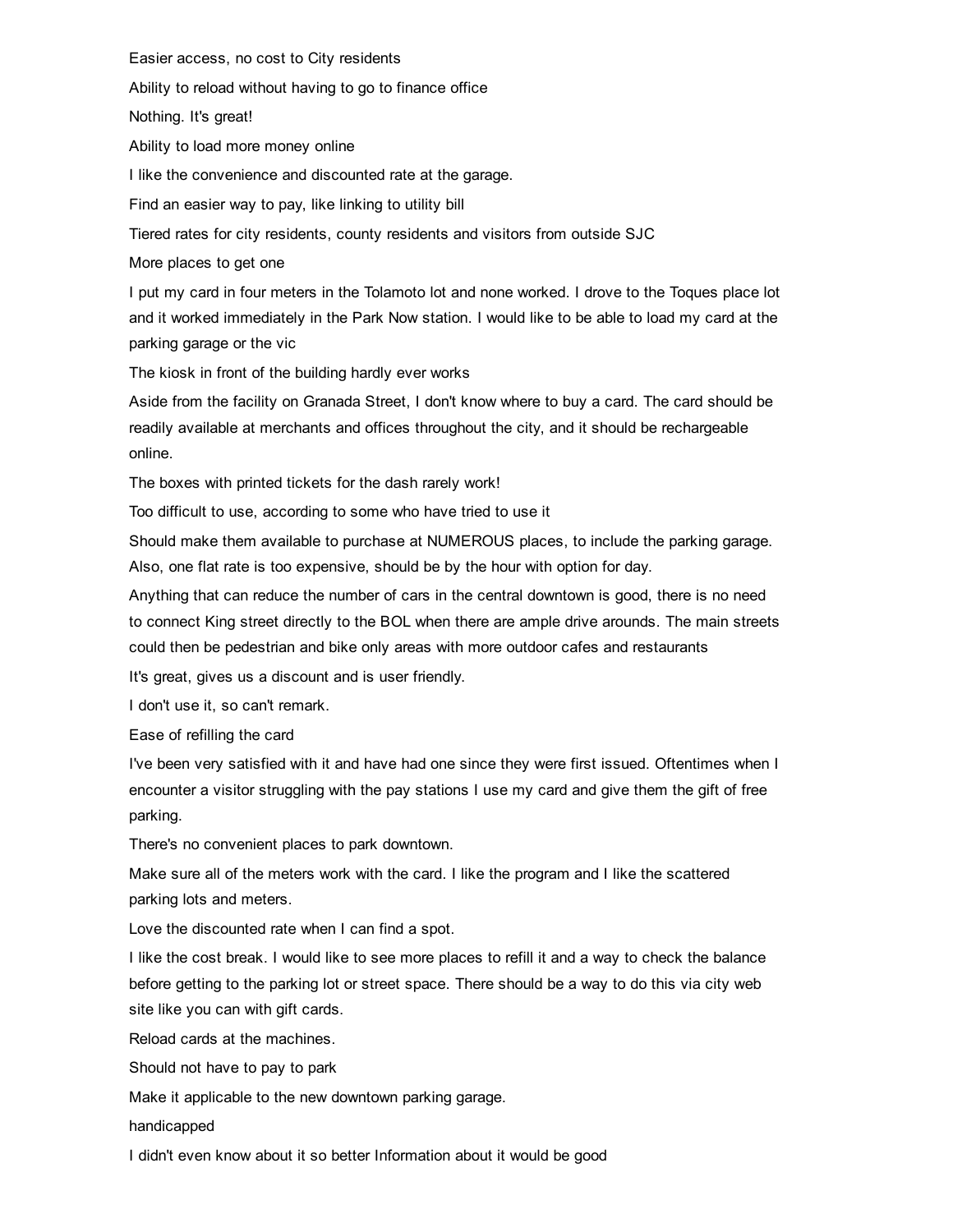To be able to reload the card at the pay here meters around town.

More places to purchase the card around town

ParkNow only parking around the Plaza and bayfront, but residents only not downtown employees. This would allow residents to frequent local businesses. They are not l staying all day so there would be lots of turnover. Out of towners can park at the fort, parking garage, and add satellite parking with shuttles. No parking garages downtown.

Discounted parking prices city wide

Don't know, never used one.

It needs to be publicized on a periodic basis.

Easier to use

Didn't even know it existed! Maybe telling residents would be good?

Purchase online

The ability to recharge it without having to use a kiosk. I really don't get why i can not present it to a clerk at the gate and give them 20.00 and they recharge it for us...?

More refill card stations in downtown, and meters you can pay from your cellphone so those who work downtown don't have to go back every 3 hours to pay for their parking

When the City sells the Park now Card, they are loading the amount of cash you specify, then it's your card to spend as you like. The City will not allow a resident to extend their card to others, my Mum does not have a card & Garage workers will not allow more than one use of the card. Change the sales policy now CoSA or get ready for someone to challenge you with an abuse of the Park Now Program. Urumph!

More press releases letting residents and visitors know about the card

The machines don't always work. I'd like to see the City keep the lots and not sell to the owners who turn parking into \$10 per hour

#### works well

Parking is too expensive for residents and students (who have to be downtown for work and classes for extended periods of time) even at discounted rates ... I'm sure the revenue from the plethora of tourists should surely cover a DEEP reduction in rates, if not elimination of the rates entirely, for locals and students...as a resident of St Aug/St Johns county, I rarely venture downtown to enjoy the history and beauty because it's an expensive hassle just to park I don't know much about it.

#### More spaces

Charge more for business employees - they should use satellite parking!

More places too add money onto the cards.

I love the Park Now program. My favorite thing is to "pay it forward" and randomly pay for a visitors parking.

make topping the card up easier/card available at more locations

Great as is. Maybe renew online.

The card is horrible at single space meters. The increased cost to park in the garage was an unwelcome surprise.

Not sure at this time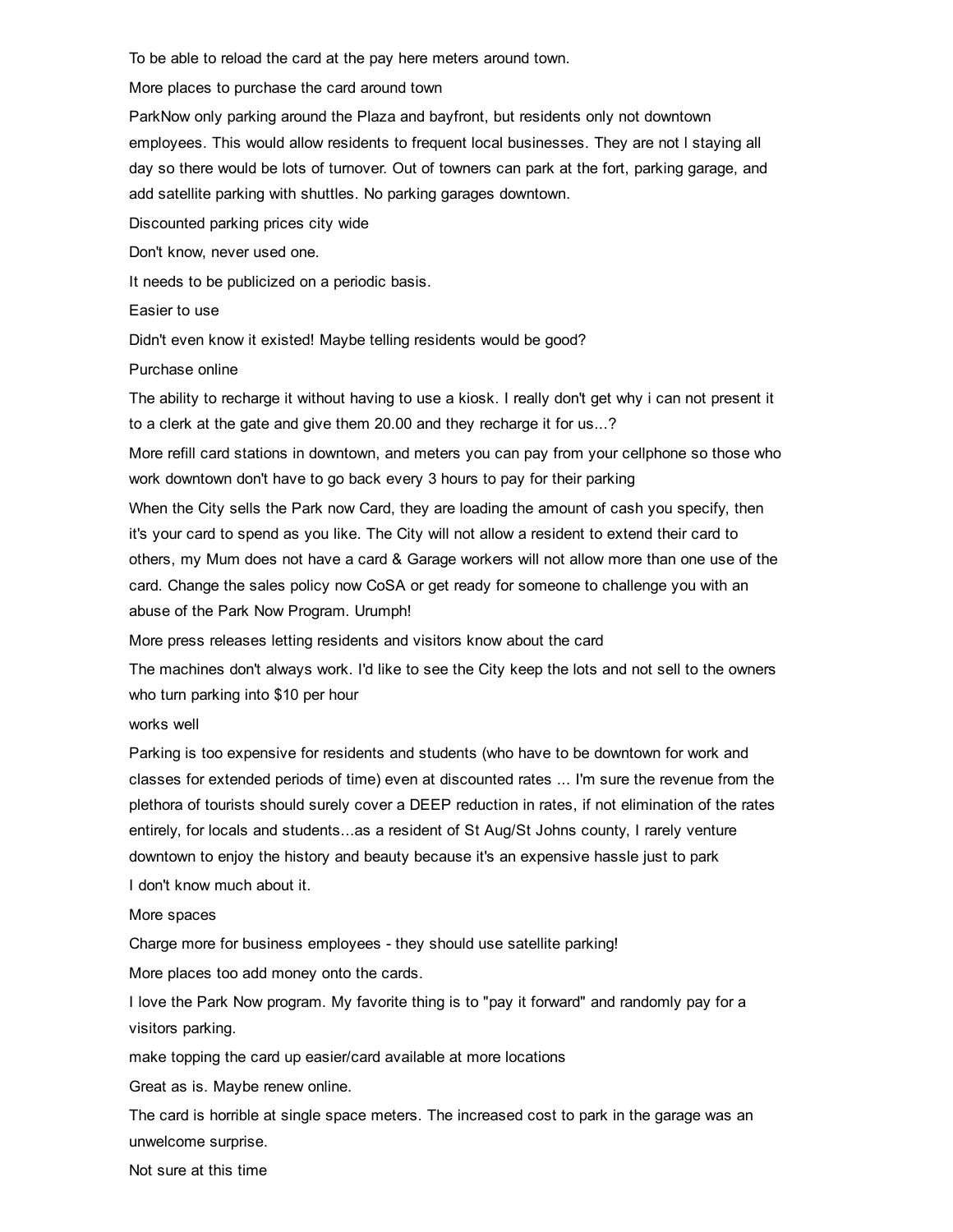The system us fine but no parking spaces

Conveiant parking for residents

I don't really know enough about the program to comment.

Works well, no problems.

Make Easier to buy. Can Publix sell them?

Create the ability to add money to ParkNow card at the parking garage.

Not familiar with it

Parking should be free for residents

More areas to park instead of the private lots

The machines don't always work when you swipe the Park Now passes and it is very frustrating to have to pay full price because the Park Now card didn't work.

I was told that I would have to pay a yearly fee plus the discounted fee when I wanted to park, however for the yearly fee there is no system to have a guaranteed spot to park when I come downtown. So I won't do it. I have been turned away multiple times because the parking garage is full.

more park now machines

Educate resident better about the program

I do not use it, but people I know who have them say they malfunction a lot, also think maybe a yearly or seasonal permit plan is smarter. A sticker or a pass for your car. Pay the city some sort of money, but still get a reasonable deal due to working downtown or living here.

Increase the maximum time on the street meters and lot meters.

Cost

Like it. Reduced rate for residents who will visor downtown frequently is fair

More locations to fill cards

Peripheral parking is needed. Fewer cars downtown.

I used to be able to use it at the lot near my business on Aviles at the Episcopal Church lot off of St. George Street. Now that the church charges \$10 it has hurt business, I pay more to park on days I work than the Card (\$5), or I walk to work. But because I have to carry many bags to work this is a problem. Need that lot back!

The ability to purchase somewhere other than the City Office downtown where the are "again" parking issues. More advisement of the card. Some people that have lived here for several yrs and didn't know about it.

More places to increase the value on the card. City bldg is incovenient

Cheaper rates or free parking for St.Johns county residents during certain times of the year.

just go back to change. There is no reason to have to reload or carry a card.

it could be discounted further for local residents

does not work properly half the time. Glitcy

Recife at more covienient location

I like the park now program but I think water taxis and auto trains should be part of the transportation program in St aug and the park now card should serve as the means to pay for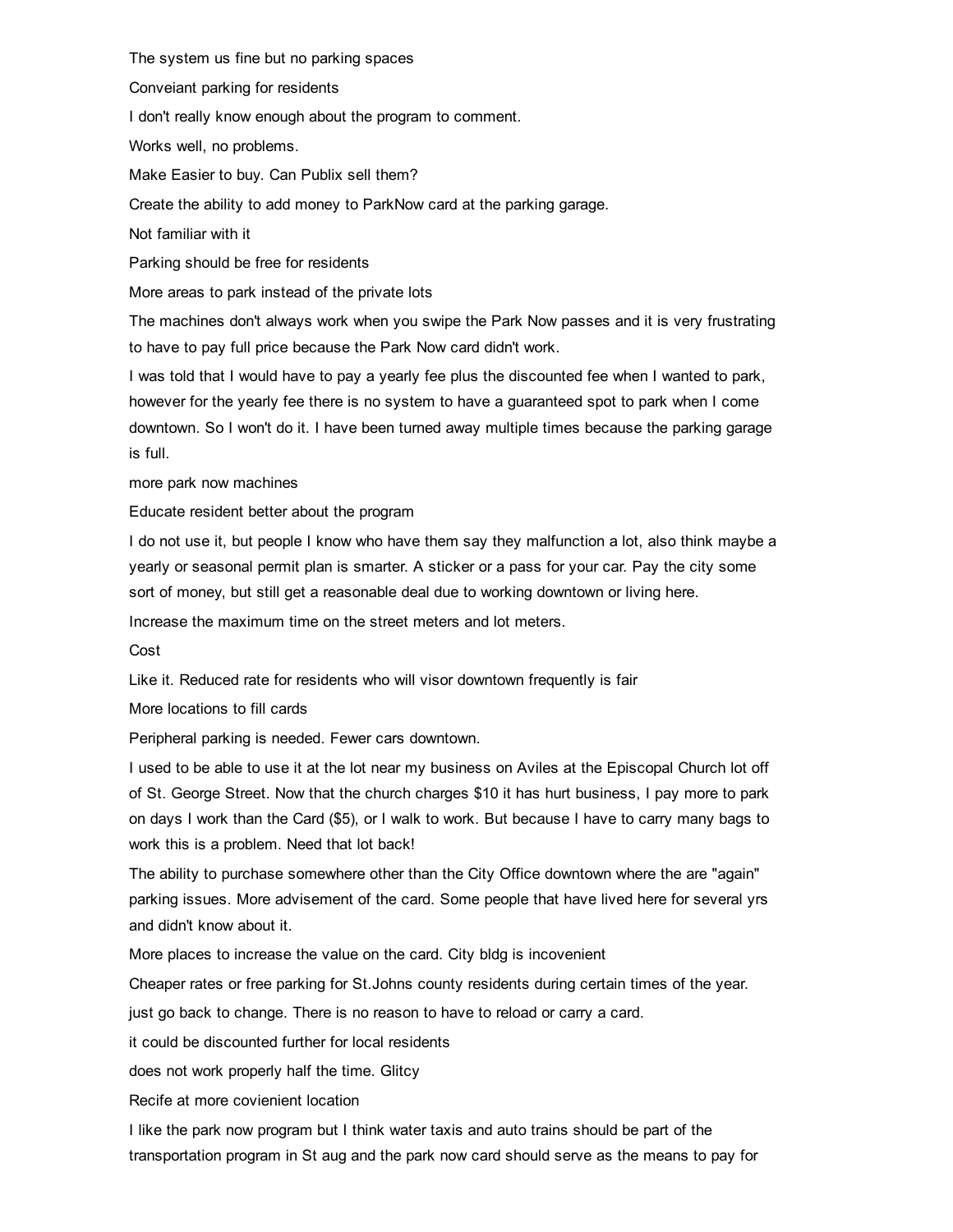those modes of transportation as well.

It is a great bargain!

access

It is fine as it is

Make it available to regular visitors from surrounding counties & advertise it. Have special free parking days in the public garage.

Raise the \$20 limit on the card

If I parked in town, I would use the ParkNow program.

Let us use it on the weekends in the lots we use during the week.

I was unaware of a PartNow program

I don't know because I don't use it.

The cost is a great benefit; it should be advertised more.

More convenient locations to reload. A monthly card for our employees.

Online access to check and refill balance; parking at Financial Services during business hours can be a challenge!

8am is too early to begin ticketing and 34 hours is too short a time for meters that serve residents and workers

Love it! But hard to refill. Also, all the metered spots seem to be filled unless it's super early in the morning.

more parking lots throughout downtown

It would be nice to be able to reload the cards online.

works well for me

Not well known, needs more visibility

1. Need to add many more stations in multiple locations where you can recharge your ParkNow card! 2. Our goal should be "smart" technologies linked to a smartphone app to provide uptothe-minute parking availability.

I'm not familiar with it

I like the convenience of a card and a discount for residents

I like the discounted rates. I'd love to have some type of City Resident parking pass to identify my vehicle as someone who lives downtown and pays city taxes.

Making filling it up on-line happen. Not a car trip. Mine is almost always empty.

Bigger discount for residents using ParkNow.

I think it is a great program; would be willing to pay more if the parking rates go up. Would like the time on meters to be raised from 3 hour limit to 5-6 hour limit.

An additional garage near King street near ice plant

Convenience and price - we use it frequently.

free tickets for residents

Number one the meters are difficult to understand number two I think that the metering system should be redesigned so that you can see exactly what you are paying for Number three it should give you enough time to understand what you're looking at it seems to move extremely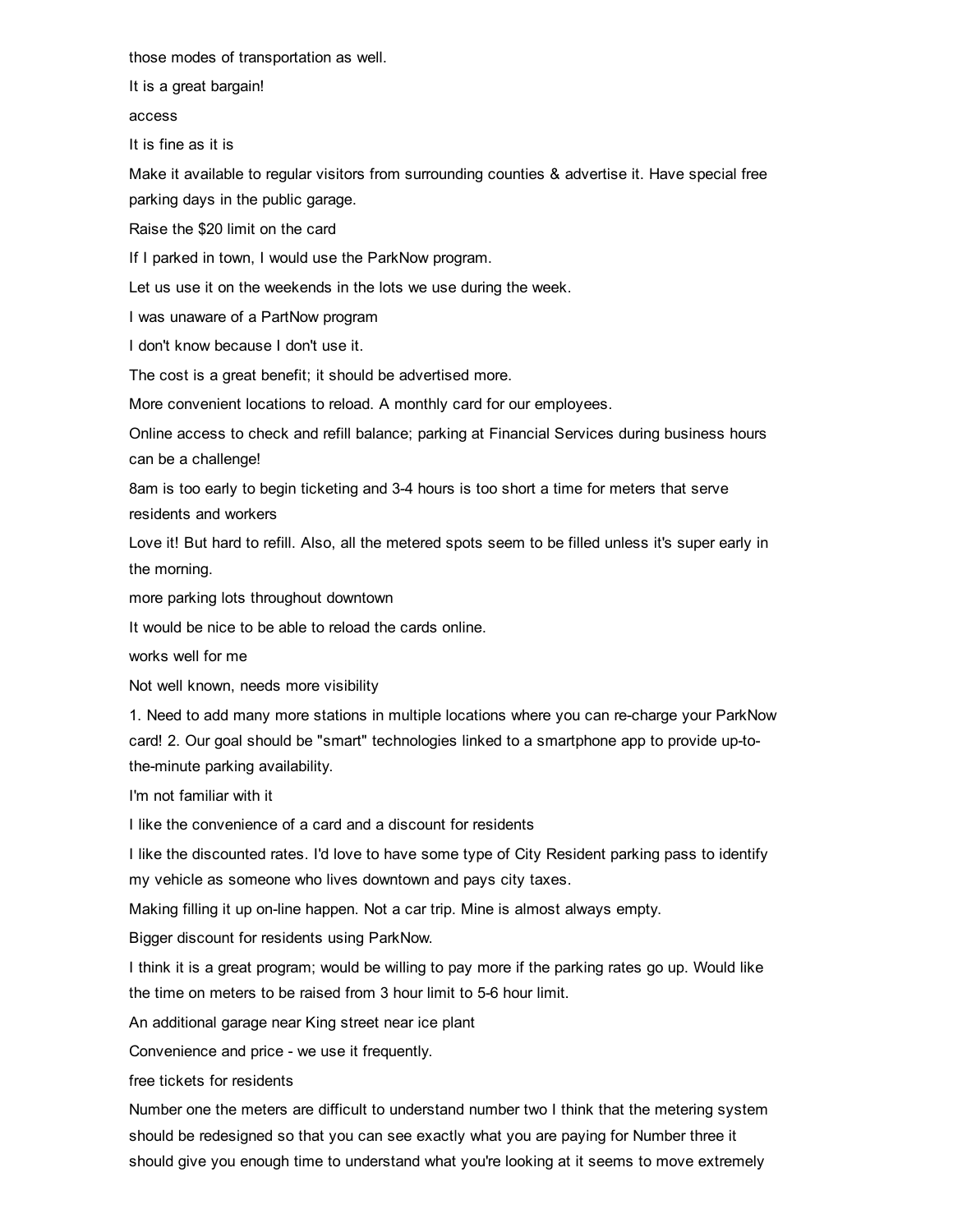#### fast

Re-fill at any place...like the parking garage or the little parking things.

More places to purchase to purchase it.

Would charge even more to non residents ( or tax businesses that depend on tourists). They generate costs now carried by residents.

I / we generally walk downtown or bike

I walk from my house to wherever I want to go.

availabilty of parking spaces

Card accessibility

Maybe a swip of your license cause carrying another card just to park is annoying. I'm from here and was here when the charge increase that was supposed to be temporary but I never even used the card that was given to me for free by one of the commissioners.... So I'm not sure how many others from SA used it orbeven got one. I still talk to ppl from here that didn't even know they exsisted..

I don't have a need to park downtown during parking enforcement hours

Make the initial purchase of the ParkNow Card available at banks, etc. not just one location. Make additional payments by on-line credit card.

Simplify it this system

During major events I walk so I have t used it but I would

never heard of it

Open Special Event field to accept the pass on weekends & events

I would like a card but the information on how to get one is confusing/difficult to understand.

Perhaps a new page on the city website for SJC residents or StAug residents with links to this type of information would help.

I do not utilize the program

Do not use it.

Sold at more places

Get rid of 2 hr meters. Allow at least 4 hrs or more.

Better parking signage and pedestrian signage

It is fine as is.....

More parking spots where the park now program can be used

Longer time

when I insert card, usually it is wrong; after several different attempts, get it right

More user-friendly meters (also, with easier-to-read instructions for tourists.)

I like that we can recharge at independent stations. Not having to go inside.

more parking in the outlying areas with shuttle service into the downtown area

Improve usability. Card should be refillable online. Simplify and standardize interface design for meters and stations--that's a simple task that will yield huge benefit. The sloppy design should never have been allowed in the first place--poor management.

Would be great if you could recharge it online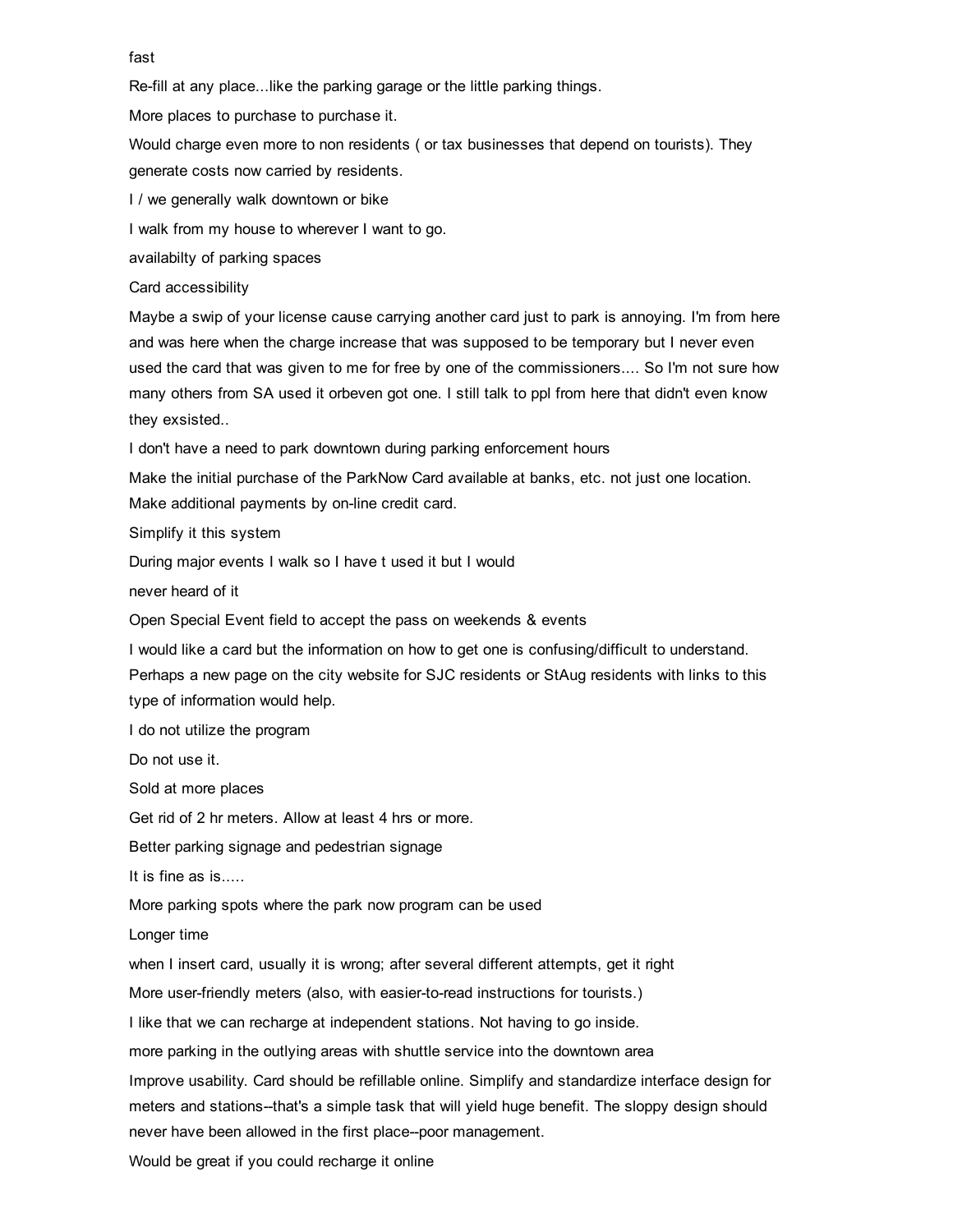Like it as is/ don't raise the rates tho!

Apply it to shuttles and all parking related solutions

If this isn't happening already I would like purchasers to have to prove they live in the county or work in town before buying. People have been letting tourists know via social media about the cards and they shouldn't have access to them.

nothing

It could be expanded

I don't currently use it, I would need to research before commenting.

Works fine

Works just great as it is.

I like the savings by using the ParkNow card.

Another parking garage on the King Street side of town

I like it just fine--easy to use

Wish I could buy my card online. I don't use it bc it is so difficult for me to get there during office hours.

It is inconvenient Togo to City Hall during working hours. The card could be ordered online and mailed to a local home address.

Easy refill

IT WORKS WELL BUT SHOULD ADVERTISE WHEN YOU HAVE TO PAY.

My immediate response is to note that this actual survey is very klugy on iphone. Had to restart twice & several questions hard to select proper answer. I am not interested in seeing any proposed mega garages ala Orlando in St Augustine

have not used it

Residents parking lots

make residents more aware of it and make it easier to understand how to use it- instructions on the machines do not cover how to use park now for instance it says "remove card quickly" but that is for credit card and not for ParkNow card

Better information on rates and times

I use it all the time. Make the purchase and recharging of the card as easy as possible. Via mail/internet...

more refill stations to add money to the card

I don't park downtown enough to use it regularly

Make it easier to add funds to the card.

It is great. An improvement would be a spot to purchase/refill outside of congested areas, or an online system to refill by credit card.

the ability to recharge the card online

Not so costly for city residents who are taxpayers

SIMPLE CLEAR RULES FOR THE TOURSIT

Could be more user-friendly, more uniform usage procedures

The machines at the Garage are very, very slow; on busy days they hold things up. And I do not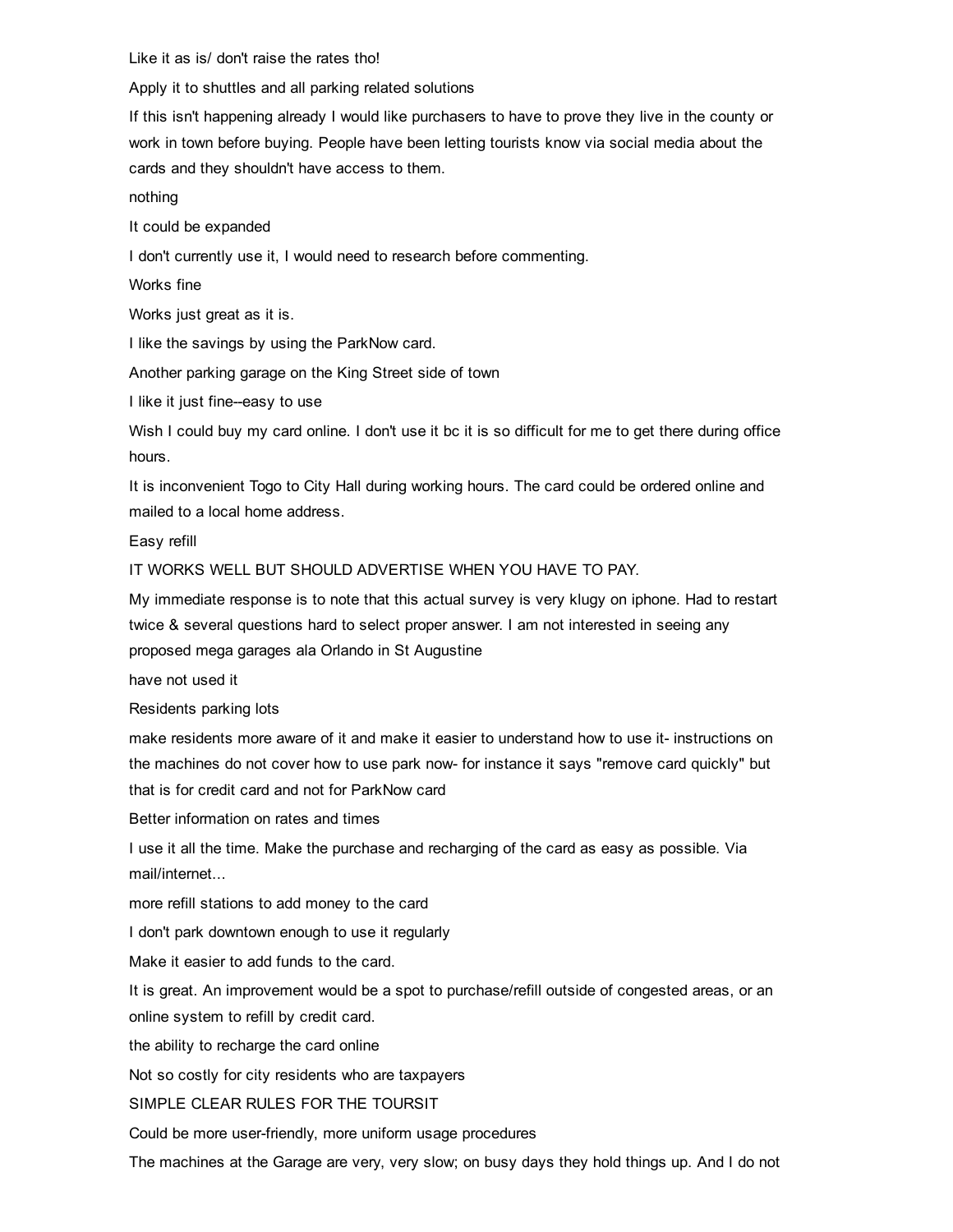understand the rule about not sharing it - if I have out if tiwn guests who have followed me in to town, or want to pay it forward to a random visitor behind me in line, why is that not allowed? Greater promotion to city and area residents; on-line sales at higher minimum buy More parking, most lots are going private, almost impossible for locals to enjoy the city Ability to use on meters

Like Discounted rate. Would also like to be able to use yearly pass in any lot not just garage without buying additional hours

### Transportation Demand Management

### [Image]

When you experience interruptions in traffic flow between signals, are they due to any of the following?



| 29.9%<br>161 | A vehicle entering or leaving a parking space adjacent to the roadway      |
|--------------|----------------------------------------------------------------------------|
| 132<br>24.5% | A vehicle loading or unloading supplies for a business                     |
| 55.8%<br>301 | Pedestrians crossing the roadway without regard for vehicular right of way |
| 54%<br>291   | Cars or trucks stopped or driving very slowly ahead of you                 |
| 50.1%<br>270 | Vehicles other than cars or trucks driving very slowly ahead of you        |
| 31%<br>167   | Other                                                                      |
|              |                                                                            |

A vehicle entering or leaving a parking space adjacent to the roadway [In priority order from 1 to 6 (with 1 being your highest priority), rank the traffic flow interruptions listed above that you would like to see reduced or eliminated:]

| 1 | 57 | 12.6% |
|---|----|-------|
| 2 | 63 | 13.9% |
| З | 54 | 11.9% |
| 4 | 79 | 17.4% |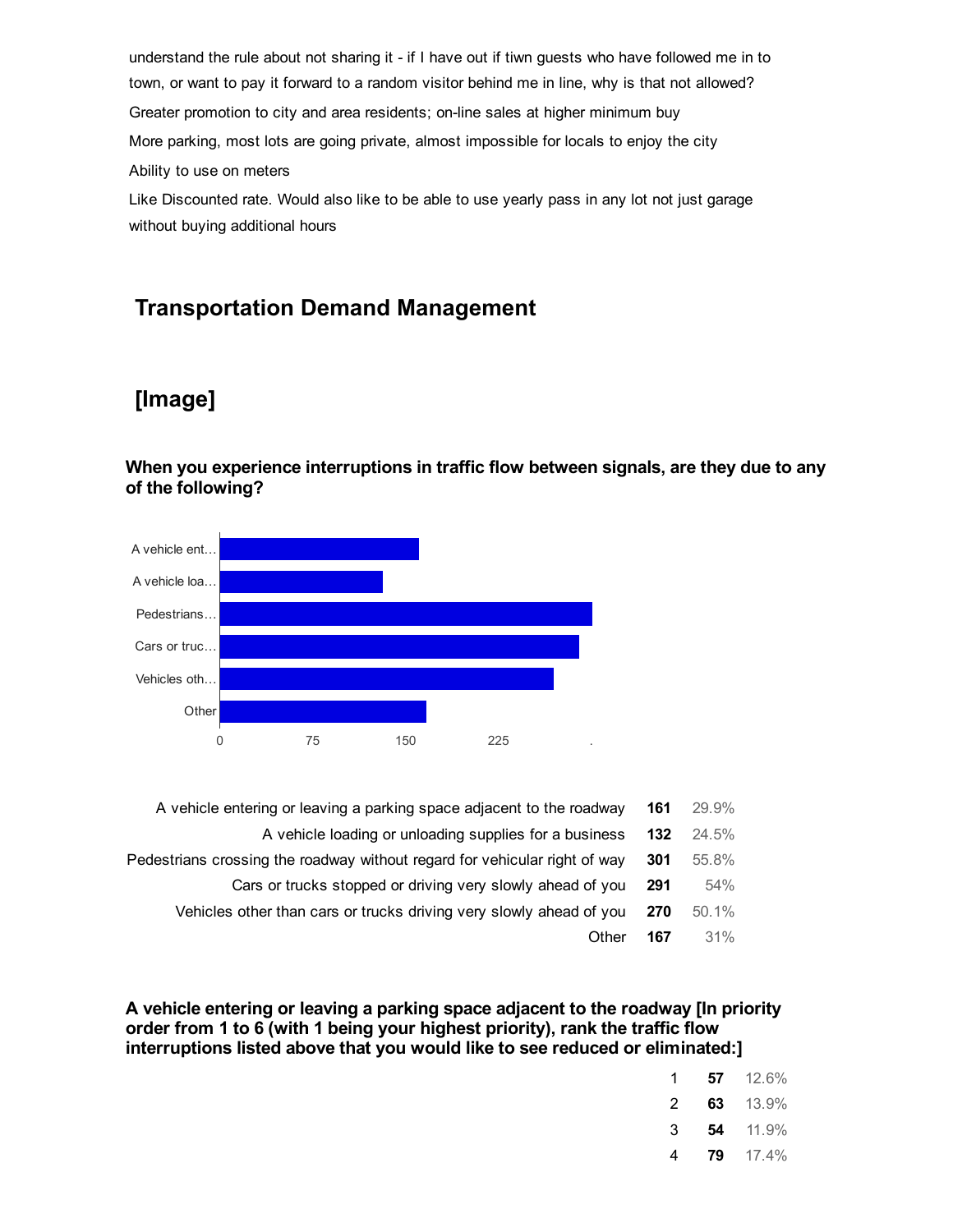

Pedestrians crossing the roadway without regard for vehicular right of way [In priority order from 1 to 6 (with 1 being your highest priority), rank the traffic flow interruptions listed above that you would like to see reduced or eliminated:]



Cars or trucks stopped or driving very slowly ahead of you [In priority order from 1 to (with 1 being your highest priority), rank the traffic flow interruptions listed above that you would like to see reduced or eliminated:]

| 1 | 78  | 16.6% |
|---|-----|-------|
| 2 | 115 | 24 4% |
| 3 | 119 | 25.3% |
| 4 | 79  | 16.8% |
| 5 | 51  | 10.8% |
| 6 | 29  | ჩ.2%  |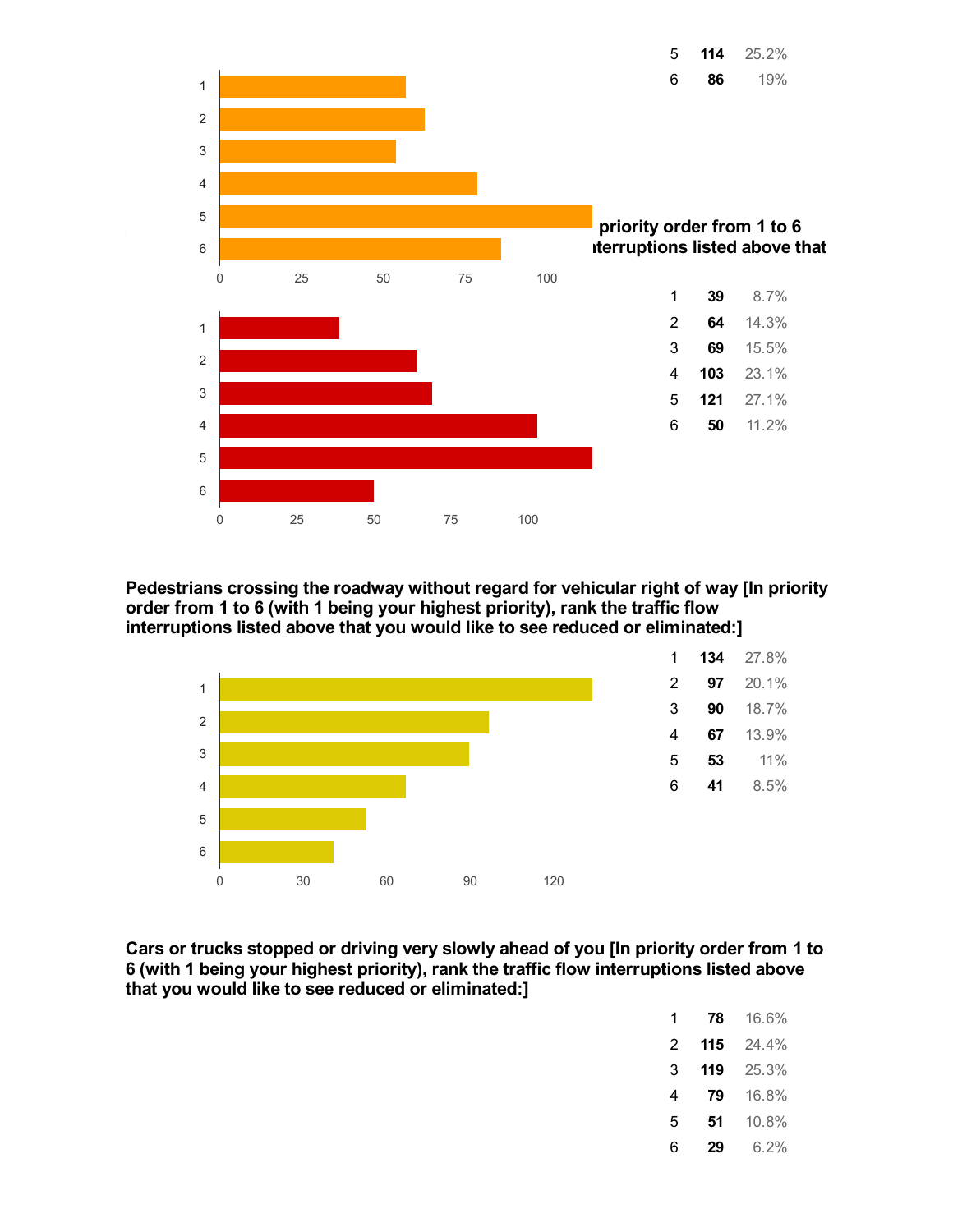

#### Other (if you described above) [In priority order from 1 to 6 (with 1 being your highest priority), rank the traffic flow interruptions listed above that you would like to see reduced or eliminated:]



# Traffic Signal Coordination

# [Image]

The timing of traffic signals during off-peak (non rush-hour) periods or non-event days are: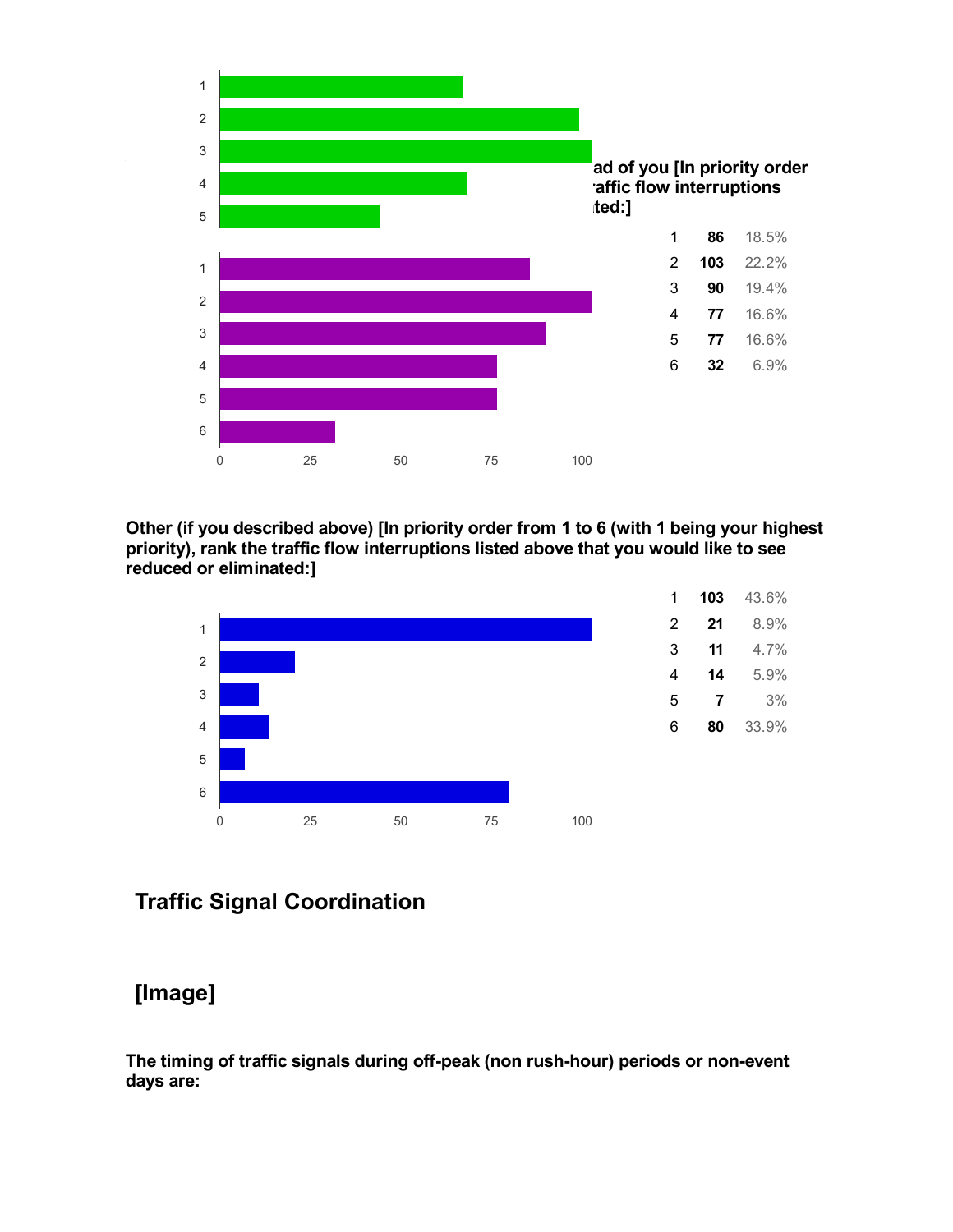

### The timing of traffic signals during peak (rush-hour) periods are:



### The timing of traffic signals during special event days are:

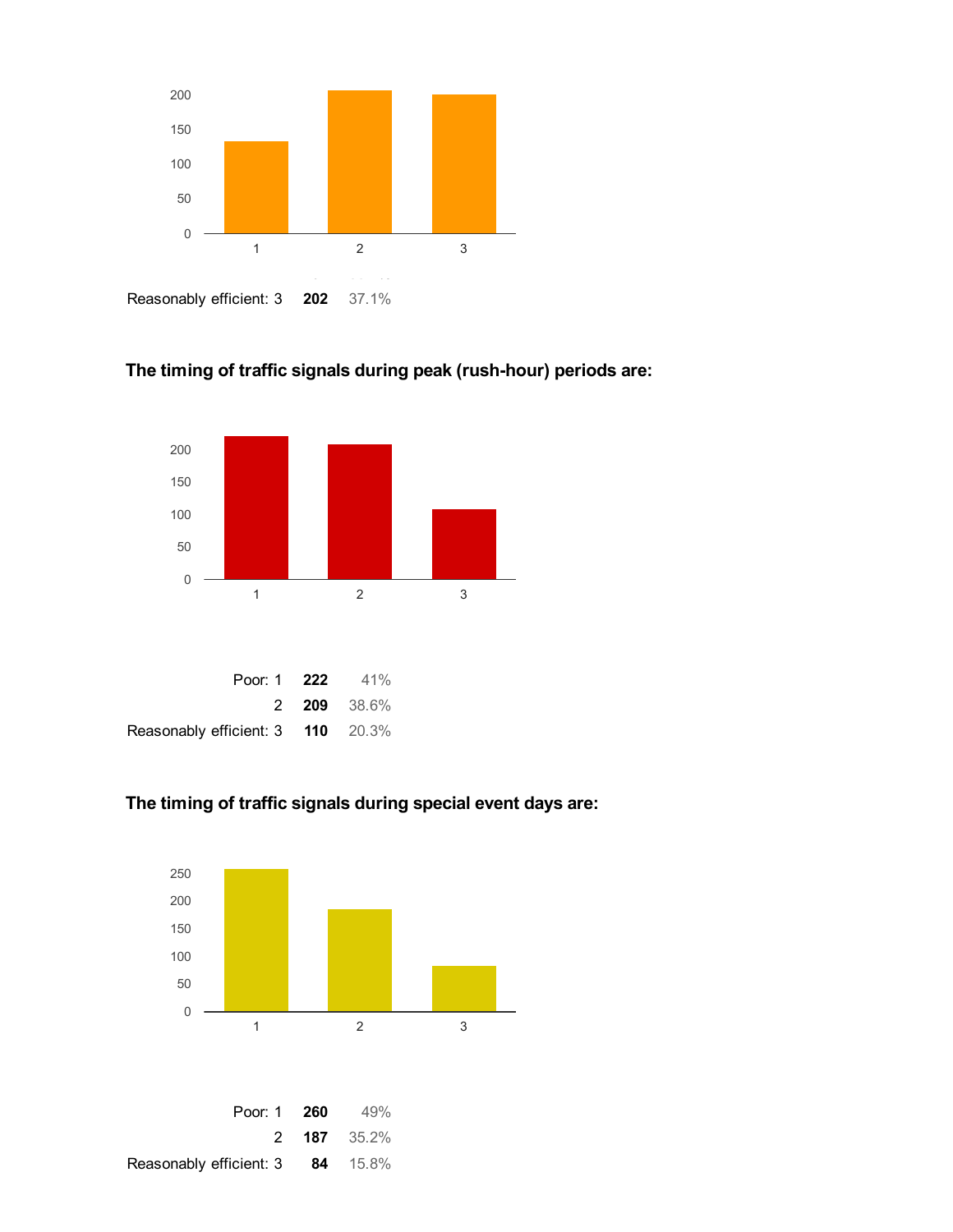# [Image]

During peak hours, how many green lights does it usually take to get you through an intersection?



# Traffic Messaging and Routing

# [Image]

Would you consider it reasonable to temporarily prevent certain traffic movements after a Bridge of Lions opening, with the intent of clearing traffic?



| Yes | 354 | 66.3% |
|-----|-----|-------|
| N٥  | 180 | 33.7% |

If you were advised of the expected delay using the Bridge of Lions, would you consider taking an alternate route to your destination?

| Yes | 466 | 85.5% |
|-----|-----|-------|
| Νo  | 79  | 14.5% |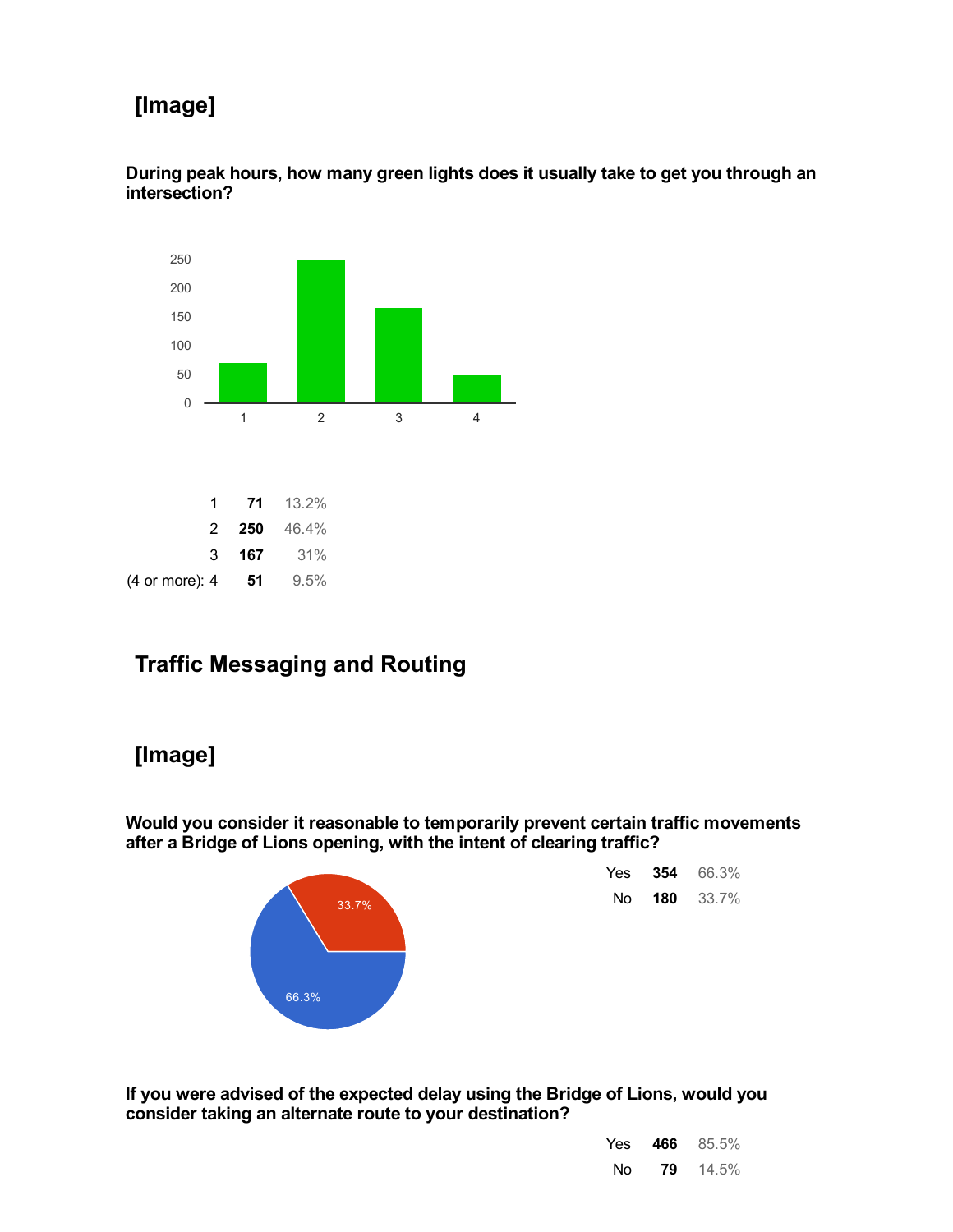

### How much saved time would convince you to alter your route?



| 5 minutes or fewer                       | -37 | 9% |
|------------------------------------------|-----|----|
| Between 5 and 10 minutes $211$ 51.5%     |     |    |
| More than 10 minutes $\,$ 162 $\,$ 39.5% |     |    |

### Would you consider taking an alternate route if it avoided the congested area, but took a few more minutes to reach your destination?



| Yes | 420 | 90.3%   |
|-----|-----|---------|
| N٥  | 45  | $9.7\%$ |

# Travel Options and Alternatives

Other than your personal car, which travel option would you consider MOST convenient for you?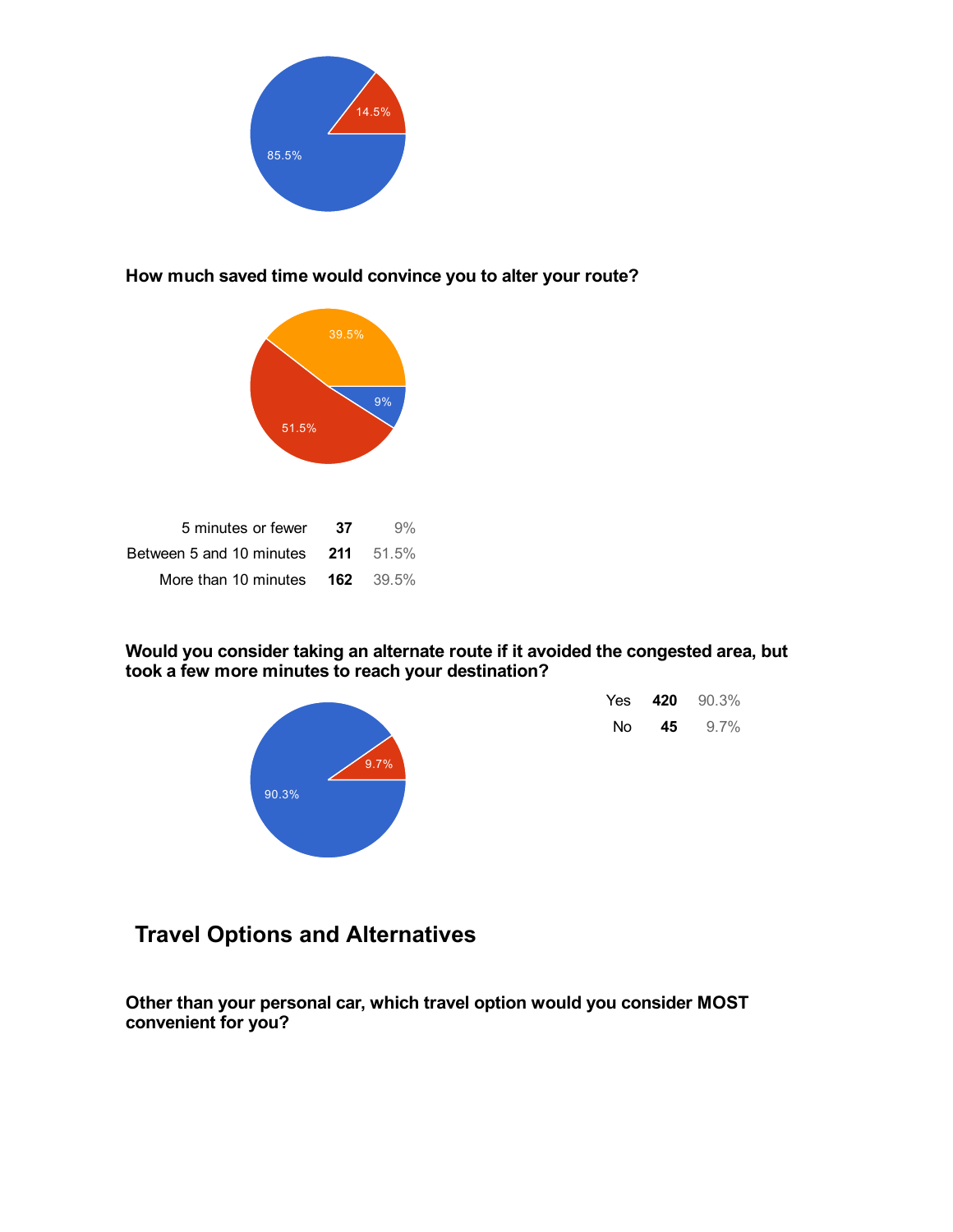| 21.6%<br>13.8% |                                   |     |       |
|----------------|-----------------------------------|-----|-------|
|                | Downtown circulator               | 75  | 13.8% |
| 14%            | tances to community destinations) | 27  | 5%    |
| 24.6%          | en residential areas and Downtown | 132 | 24.3% |
|                | s between Downtown and beaches    | 41  | 7.5%  |
|                | More comprehensive transit system | 116 | 21.3% |
|                | Bike share                        | 36  | 6.6%  |
|                | Ride share (Uber, Lyft, etc.)     | 35  | 6.4%  |
|                | None                              | 74  | 13.6% |
|                |                                   |     |       |

### Are alternative work schedules an option at your place of employment?



### Yes **96** 17.7% No 261 48.2% Don't know 31 5.7% N/A 154 28.4%

### If so, what options are available to you?



- Staggered work hours (everyone works a full day, but with varying start/end times) 38 19.7%
	- Compressed work weeks (e.g., 4 days/40 hours, 9 days/80 hours) 12 6.2%
		- Work from home / telecommute 75 38.9%
			- Other 68 35.2%

# **Comments**

### Any further comments or questions?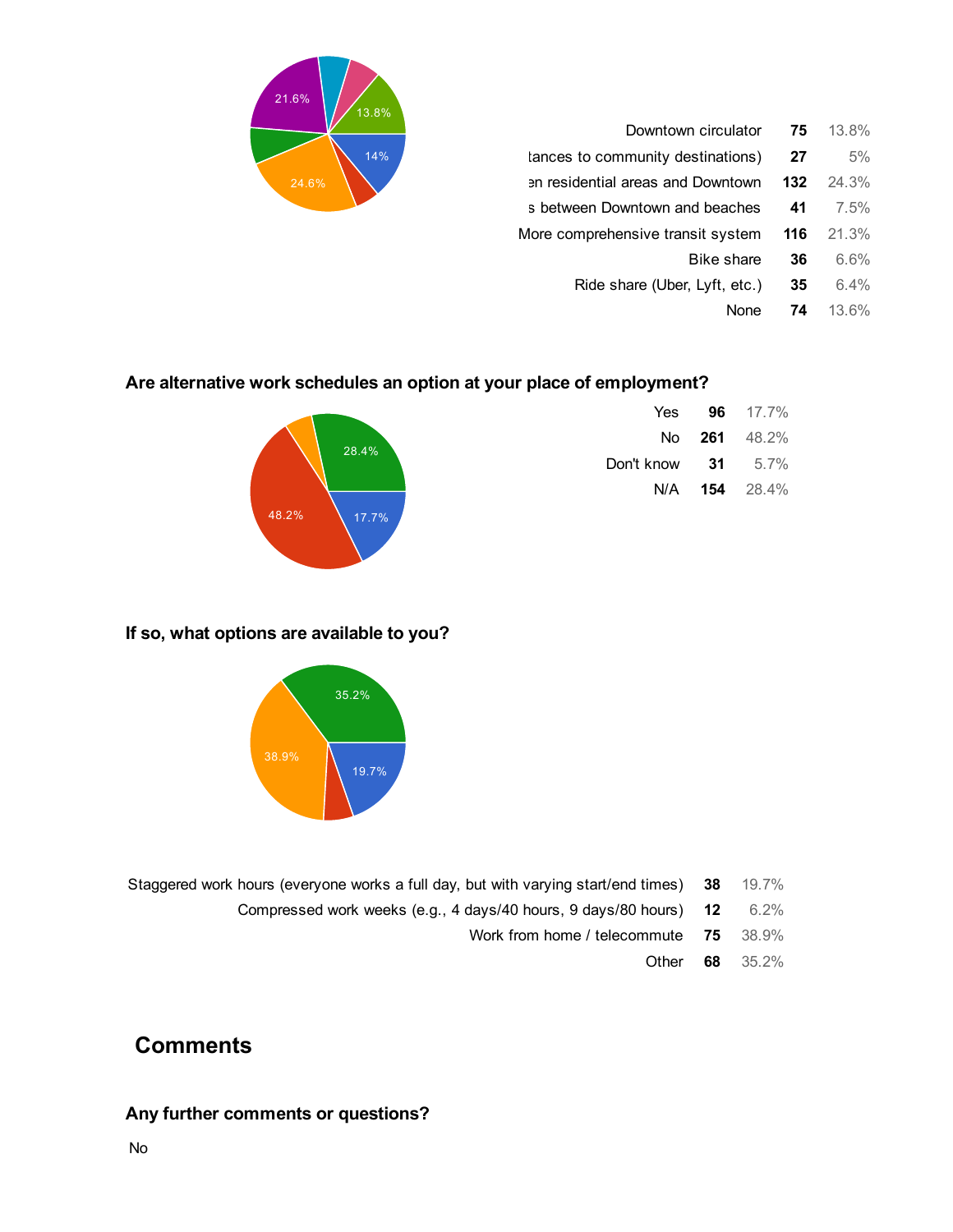no

Limit number of trolleys Limit number of rented scooters. Have one day a week where no motorized vehicles are allowed to enter the downtown.

This is such a walkable city, and if made more pedestrian friendly and downtown driving were discouraged by using satellite parking, it would make a major difference. But in my opinion, because those two things lack, it encourages people to drive downtown, making it more dangerous for pedestrians and increasing traffic, congestion and parking issues. The heart of a city like St. Augustine should be pedestrian movement, but except for St. George Street, the heart is dangerous, over-crowded roadways bisecting the town. Roads through the city are becoming more like interstates that are sometimes impossible for locals or tourists to cross. Limit traffic downtown and encourage it to take alternate routes, and it's a win-win for everyone. I volunteer at a non-profit organization in the Historic District. This organization relies on volunteers, many of whom are seniors who can not walk great distances, but there is no convenient near-by parking. This hinders our ability to serve the community.

Do not consider more downtown centralized parking. The streets are already crowded without adding another 500+ cars attempting to gain access to parking on our narrow streets. Malaga St will soon have 1000+ more cars to deal with. Parking needs to be considered on the edge of town with shuttle access to downtown.

Did not understand what was meant by downtown and neighbor "circulators." Also, would love to add Uber and/or Lyft but was allowed only response on that question so I went with shuttles. Bikes are good alternative for many of us, but adults on bikes must be kept off pedestrian sidewalks and must obey traffic laws. Need safe, well marked paths and lots of bike parking. some of this survey is written in jargon and is unintelligable

need to address public school parents driving and bus traffic during school year Committee members have too many conflicts of interest. Four must go.

With the increased traffic because of Lowe's, the intersection at US1 & SR312 has become a nightmare already. This is causing a domino effect on US1, SR 312, Old Moultrie Road and other area thoroughfares. Timing of traffic lights is one thing, but restricting growth or having companies pay for major infrastructure needs to handle increased traffic and congestion needs to be fully discussed. It's just gonna get worse for the City over time.

tired of non residents parking in model land looking for a free spot to park. roads here are narrow and parking on both sides of the street on w/e (valencia) makes it one way. parking garage is too expensive for the person coming to see st augustine for an hour, needs to be prorated. No parking in yellow curb area signs posted. If vehicle parks in yellow curb immediate towing should take place. Traffic enforcement should be improved to reach the numerous parking violations that take place especially on holidays and days city offices closed those are days no violations are issued. Flagler students need to get parking passes via the school and not park in model land neighborhood.

Bridge key to problem. Illegal left turns key to problem

The parking garage of several years ago was supposed to address problems with parking downtown, but most people feel its too far away. Now, not having seen a report on the efficiency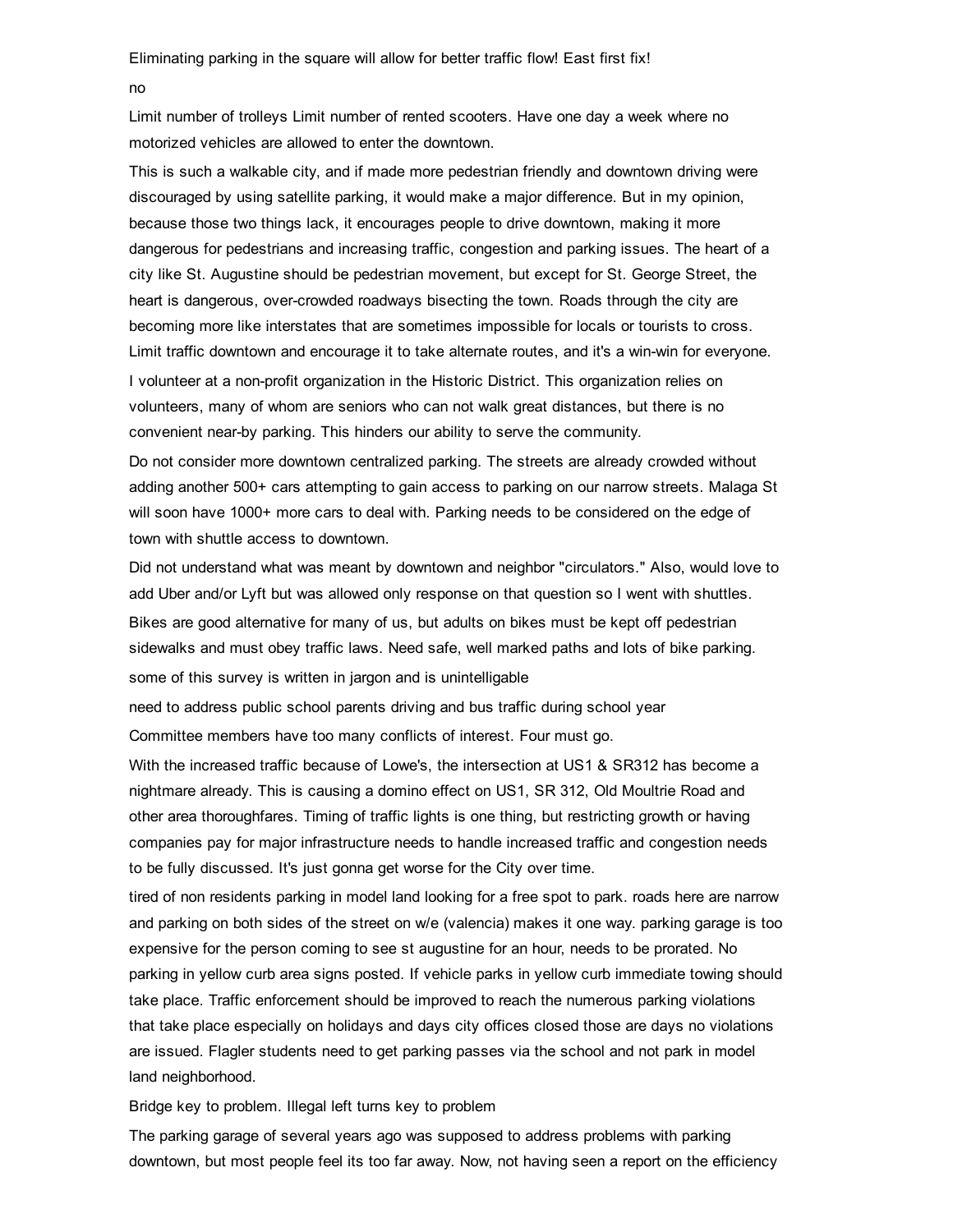of it's use we want to build another one somewhere by the tenor of this survey. Is that really the smart thing to do? I don't want the tourists to go away, because let's face it without them we are all going to be hurting economically, but there has to be a better way to move people into and out of the city. Going north is not really the problem, it's going south or getting into town. I'd also really love the Bridge of Lions to be restricted to opening very rarely, even if we need to move the city marina to the other side of the Bridge for the tall boats. That would seem to be a better solution (since for the sake of history we didn't want to expand the bridge) then making another parking garage.

Having not answered previous surveys, I want to express that we need a water shuttle system. Get one-story or two-story boat pontoons -- like the sunset cruise boat sizes -- and have them circulate every hour or half-hour from local marinas -- Comachee Cove, Vilano Pier, Cap's on the Water and/or Aunt Kate's, downtown Marina, St. John's Pier, Lighthouse Park, Conch House Marina, Devil's Elbow, Fort Matanzas, Washington Oaks and other public or commercial sites that can be found on the ocean or Intracoastal. Use the waterways as secondary main thoroughfares -- and give people the choice of daily, weekly, monthly, quarterly, and/or annual pass fees. Negotiate agreements with these marinas to enlarge parking and create transportation hubs. Or, go even further and allow an "Uber" service that allows local boatmen to serve as water taxis.

I am still skeptical that any improvements will come from this study.

You weren't clear on the circulator/shuttle question. I'm not really sure what I was answering. Also, while I do think there should be less traffic downtown, when I'm driving through town and my son says he wants a popsicle (or some other downtown treat), I should have the ability to park relatively close for the quick stop. I'm not sure how you can make this happen but some sort of local errand running parking lot would be nice. I'm fortunate and have a spot I can pull into for these types of stops but not many people do. Maybe that's what a shuttle could do provide locals quick access to downtown for meetings/lunches/errands - so they don't have to try and find a place to park and then walk far to get where they want to go.

This survey is poorly designed--uses jargon/didn't have an option for not-employed/assumes commutes/glitch in ranking question/ and NO DEMOGRAPHIC questions!

More information for residents on ParkNow and more information to tourists on satellite parking Keep trolley trains off major or single lane roads during peak hours - noon to 1:00 & 4:30 to 5:30. A trolley train going 5 mph down Bridge Street or Riberia at 5:00 causes a lot of headaches.

I assume you are designing this based on at least next 10 years local population growth which will be huge?

Another half baked survey. Have these people ever been to St. Augustine or spent any time here?

I believe this is all a waste of time and taxpayer dollars. St. Augustine and its quirks are fine juts the way they are.

A downtown parking garage will just attract more cars and increase downtown congestion.

My husband was part of a design team for street cars and a parking garage near the ice plant area. I'd love to see this plan become reality. It's a great way to have less cars on the streets, especially when it comes to tourists who don't always know where to go.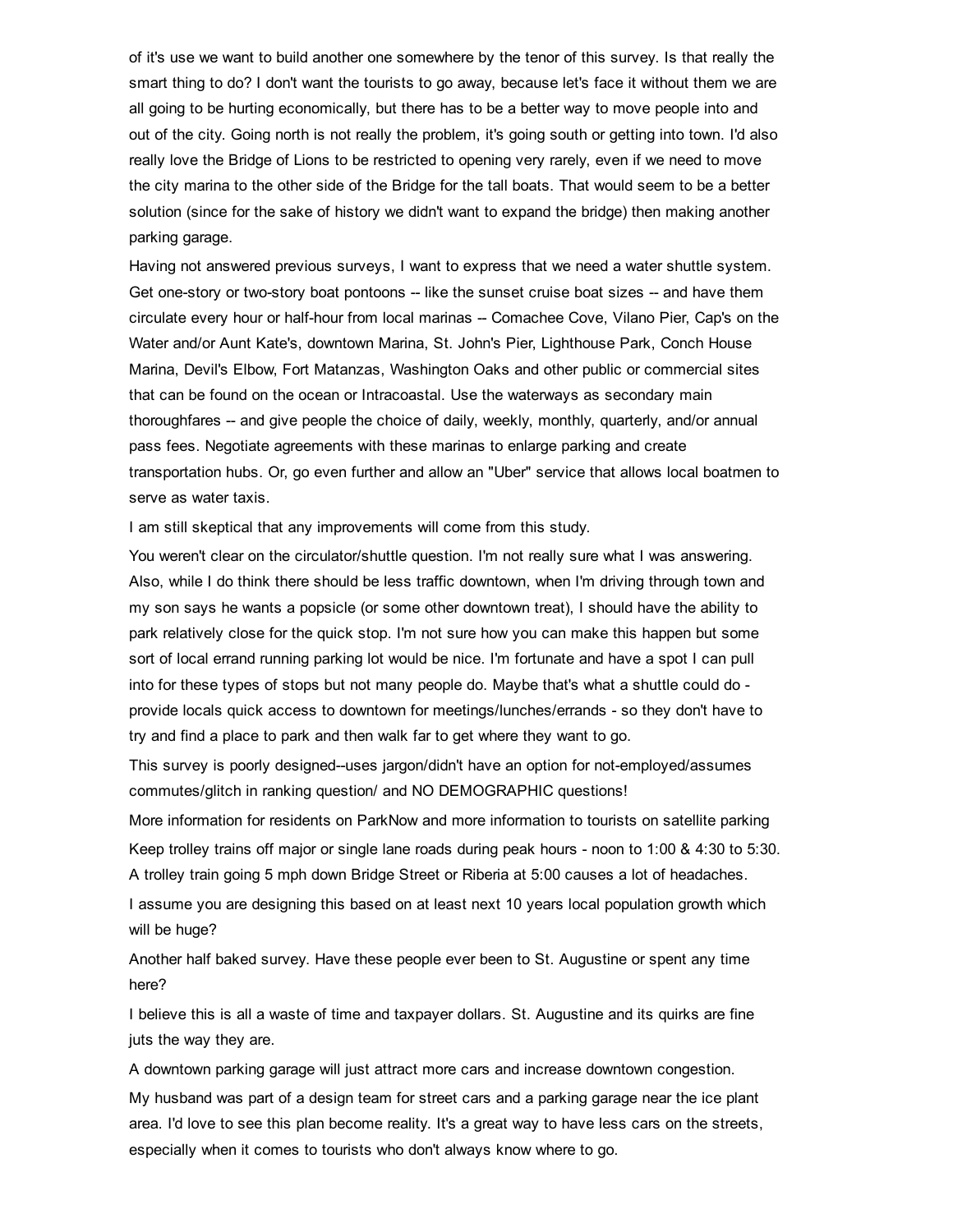Hopefully this is the last study of this that costs the residents and it actually accomplishes something

I already work from home. Weekend traffic and gridlock keeping me unable to go to the grocery store, etc are the main issues for me. Also the May St gridlock creates cut through traffic and my street becomes a raceway. We need more speed barriers and mostly police enforcement! We're voting Todd out as soon as possible. So make this money while you can.

Frankly, I find US1 south of St. Augustine, including the 312 area, to be far worse than downtown. In thinking about downtown, taking the tourist traffic out of the mix would significantly improve the situation. Tourists are confused by the streets, traffic patterns, signals, and parking. It's very frustrating for us who know where we are going and what we are doing.

Need better public transportation as well as regulat point to point shuttles.

I'm still bothered about a lack of parking for such event places as Lewis Auditorium and the Lightner Building or any downtown events. I keep being told a parking garage behind the Lightner is not viable. Why not, when there are various parking lots scattered all over that particular area, including one for the city?

I would like to see horse carriages gone from Bayfront.

Some of these questions are subjective and thus difficult to answer. Also, what are circulators? I really hope the downtown can be car free - it will boost businesses and help tourism. The town has outgrown A to B driving rights, force detours and the place will boom

Do not put another parking facility downtown. That's just brings more cars through small congested streets.

My office is downtown and I am constantly in the car driving all over the city and points beyond. Public transportation in any form will not work with my job requirements. When I am not working I walk almost everywhere within the city limits on both sides of the Bridge of Lions (1.25 miles from front door to the Castillo de San Marcos) if the destination is recreational in nature. What I really want is to stop funneling more cars into downtown making it impossible for residents and business people to get from one place to another and making the tourist experience frustrating and aggravating. They don't want to be stuck in traffic any more than the residents and people who work in the city do.

Get the slow moving vehicles off the downtown roads.....golf carts and 3wheel scooters are dangerous and hinder traffic flow. Off-site parking is the only smart answer!

No one wants to shuttle in from remote parking lots into downtown area, esp. If you live here. I like to eat at restaurants downtown but it is always a hassle to find parking. We need another parking garage on the other end of town, maybe near ice plant/winery area. The tons of cars circling streets trying to find parking is clogging up the roadways, if we had somewhere in town for them to park. The roads would not be as congested.

did not like the questions re: transportation demand management...none of the options occurred but none were irritating enough to be able to prioritize

When they worked so hard to become a destination point, did they not think that the inability to park might give tourists a bad experience?

Trolly cut outs could allow residents to move past the trains while they load or unload clients. Weekend parking fees should be a source for revenue which can pay for parking studies and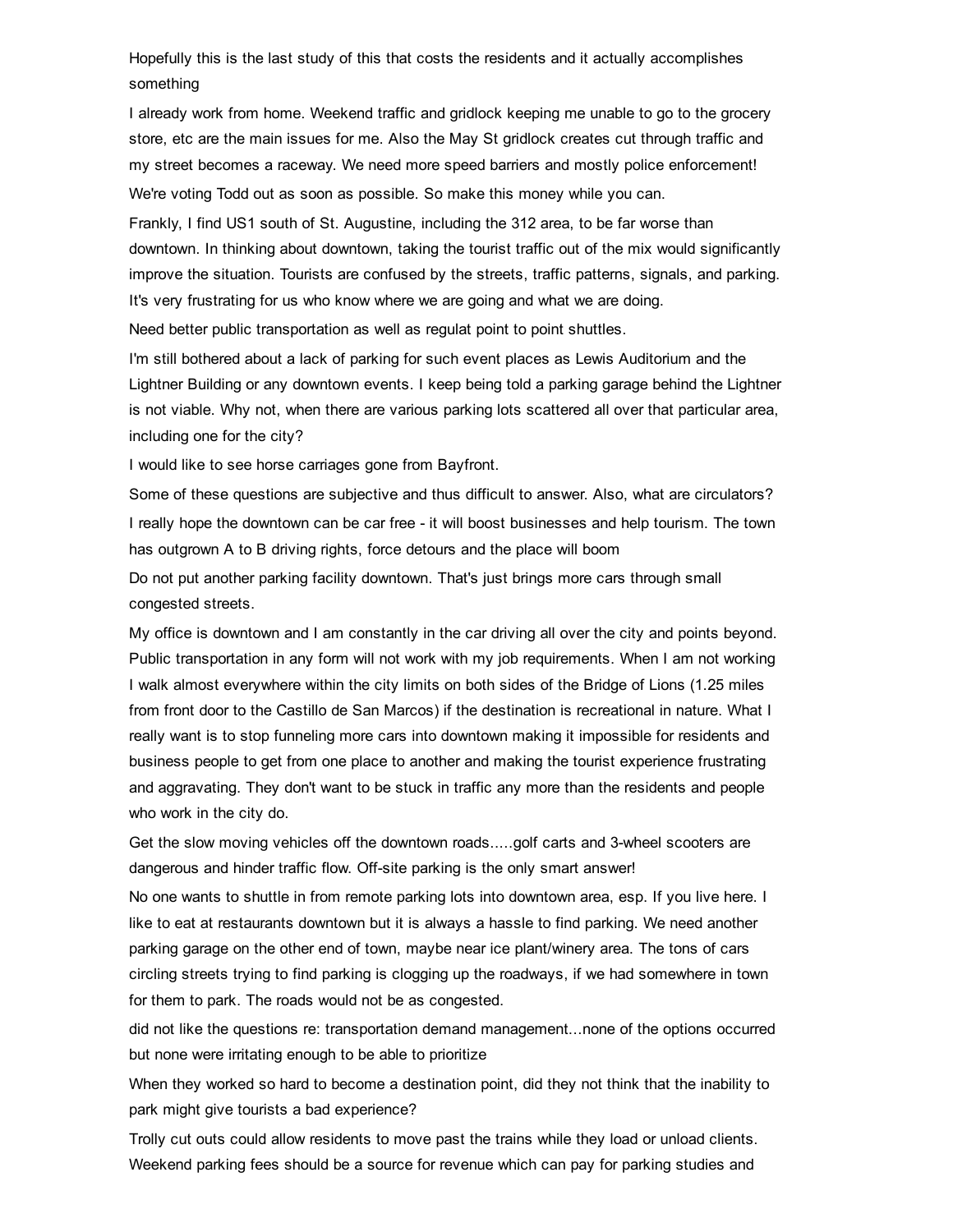solutions. Weekend and evening parking violations must be enforced. Lastly, high pedestrian traffic streets like St George, Aviles etc need to have better lighting and walkable sidewalks which are unobstructed and leveled. Wheel chairs, strollers, skateboards and bikes cannot maneuver on these sidewalks or shoulders therefore street traffic becomes more parolous in the historic areas.

Please NO more parking garages downtown. It makes no sense to attract more traffic downtown by putting a garage either behind the Lightner or at the Grace Methodist Church lot.

End the congestion where Avenida Menendez and bayside entry to the Castillo parking lot meet. It may be a DOT roadway but that pedestrian signal needs to become a full-scale vehicle signal all ways to keep traffic moving. But it is not just that intersection. Fort Alley needs to be closed to keep traffic from trying to enter Avenida turning right while vehicles are heading south from the bayside entry the Castillo. Vehicles move on the pedestrian signal to head south and traffic moving out of Fort Alley gets in their way and is usually unaware of the traffic movement because they can see the traffic is stopped both ways on Avenida. We have just been too lucky at that intersection. The other solution is to reconfigure the Castillo so that there is no exit there except to the west heading north. I doubt it will happen because this problem has been raised before and ignored.

Parking is never an issue. Residents who want on street parking designated for their street should pay full market value.

South Leonardi needs your help with the amount off traffic and the speed of people using street as a cut-through

Thanks for allowing EVERYONE to participate, not just city residents.

DOT needs to look at the timing of light in and around St Augustine. Something needs to be done about traffic. I live 4 miles away from work and it takes 30+ minutes to drive home Quit screwing around..... Build a parking garage behind the city building. Build a parking garage on Anastasia island where the Scottish Inn (old Lions motor court ) and any place else you can find. 2 lane Anastasia Blvd with sidewalks and outdoor dining with crosswalks. Put a roundabout at the head of Comares Ave. Close downtown to cars after noon and have open air busses circulating around the perimeter of old town to garages. Refer to the 2015 Vision Plan.

#### SAPD help

Thanks for finding solutions to traffic issues.

More bike lanes, storage racks, more pedestrian downtown and on Anastasia Blvd. (Crosswalks needed badly on Anastasia Blvd.)

I live where I live so I don't need to park downtown.

I have some concerns about the construction of these surveys; on at least 4/5 questions on each of these 3 surveys the possible answers or the questions don't apply either to someone living in my area or for someone who is retired.

Why not add additional stories to the existing parking garage, rather than try to build another one?

There are already "reserved" parking spots on Saragossa except for the middle block. I would like to see the ENTIRE street "reserved"for permit holders only.

The traffic lights on US1 are just as poorly timed as those in downtown, they all need to be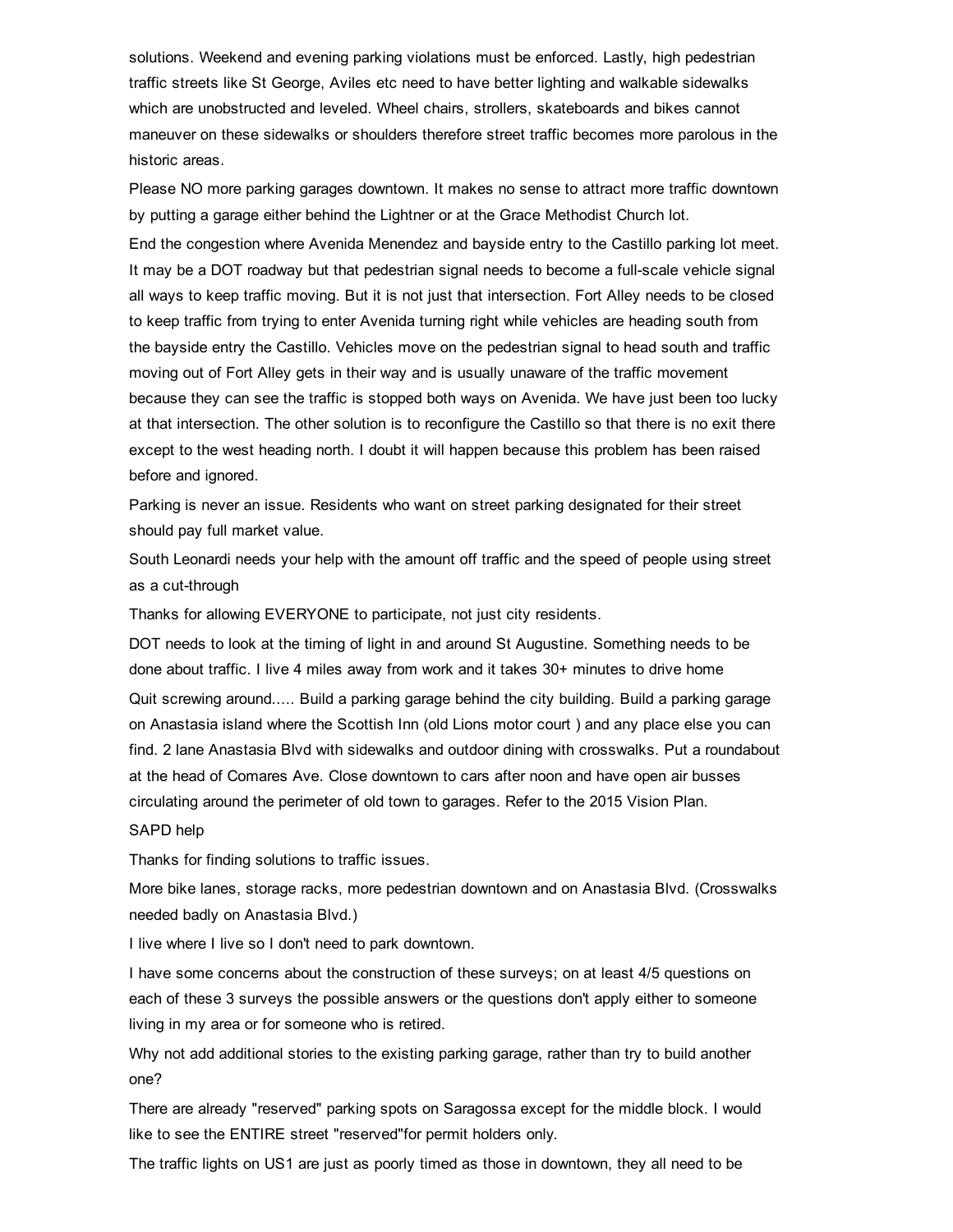#### coordinated better.

no more parking garages in Downtown

Reduce cars downtown with out of town parking and shuttles

Yes, I do not know what a "neighborhood circulator" is referring- that you refer to in a previous question. You may want to clarify that, or change the word. Therefore, I did not know how to response to that question about traffic.

#### Survey Fatigue!

Lets really do something this time..We have well over a million dollars in studies done over the past 50 years...The only thing that changed was cars off St. George. No more free parking anywhere (well almost) and the rerouting of cathedral place and King from Cordova Street East. We should look much more seriously at a downtown Loop Make King one way west bound, Cordova One way North bound, add an overpass at King and Ponce so that traffic branches north or south on US1 via ramps like an interstate or continues West on King drivers choice. Make Castillo one way east bound only and for the parking garage trade the entrance and exits so that you enter the north gates turning left, however when exiting you turn right onto Cordova, going then East on Orange all the way to Avenida Menendez where you turn right only going South to King Street. Place a light at Orange and Avenida Menendez that is also timed with the Pedestian Light for the fort....Traffic will then move.

My main concern is the neighborhoods connected to downtown serving as overflow parking on the streets, especially during events. Even though, "no event parking" signs are put at the entrance to these connected neighborhoods many people disregard these signs to use the streets as parking for these downtown events.

Please consider a ski lift like gondola for moving people from satellite parking lots to downtown and back.

I believe more parking facilities or lots north and west of town would help with shuttles going into downtown would help alleviate some traffic congestion

It would be nice to have another parking ramp either on Anastasia Island or South of Downtown as the main parking ramp is usually full or traffic is backed up for miles trying to get in. Also parking share with local businesses that are closed for the day would be helpful to RESIDENTS. When I use my scooter downtown and I am the first person at a light the light doesn't always recognize me and I have to end up making a right turn on red and going a different route. This however is not always possible at some intersections. One day I waited over 5 cycles of the traffic light before I got a green. This was at the corner of st. george street and the goverment house.

Yes, the city definitely needs to step up thier responsibilitys to taking care of traffic issue's. They are not keeping up with growth of our wonderful city. If necessary hire professionals outside of the city who are experienced in handling this types of growth issues. Have a great day:)

We need less bicycle studies. We live in a tourist/hospitality town that the majority of people who work here are relying on. Maybe add another parking garage downtown and keep all lanes open on Anastasia island. DO NOT NARROW A1A!!!!!!!!!!!!!!!!!!

Create satellite parking & shuttle tourists/visitors/residents into Downtown every hour.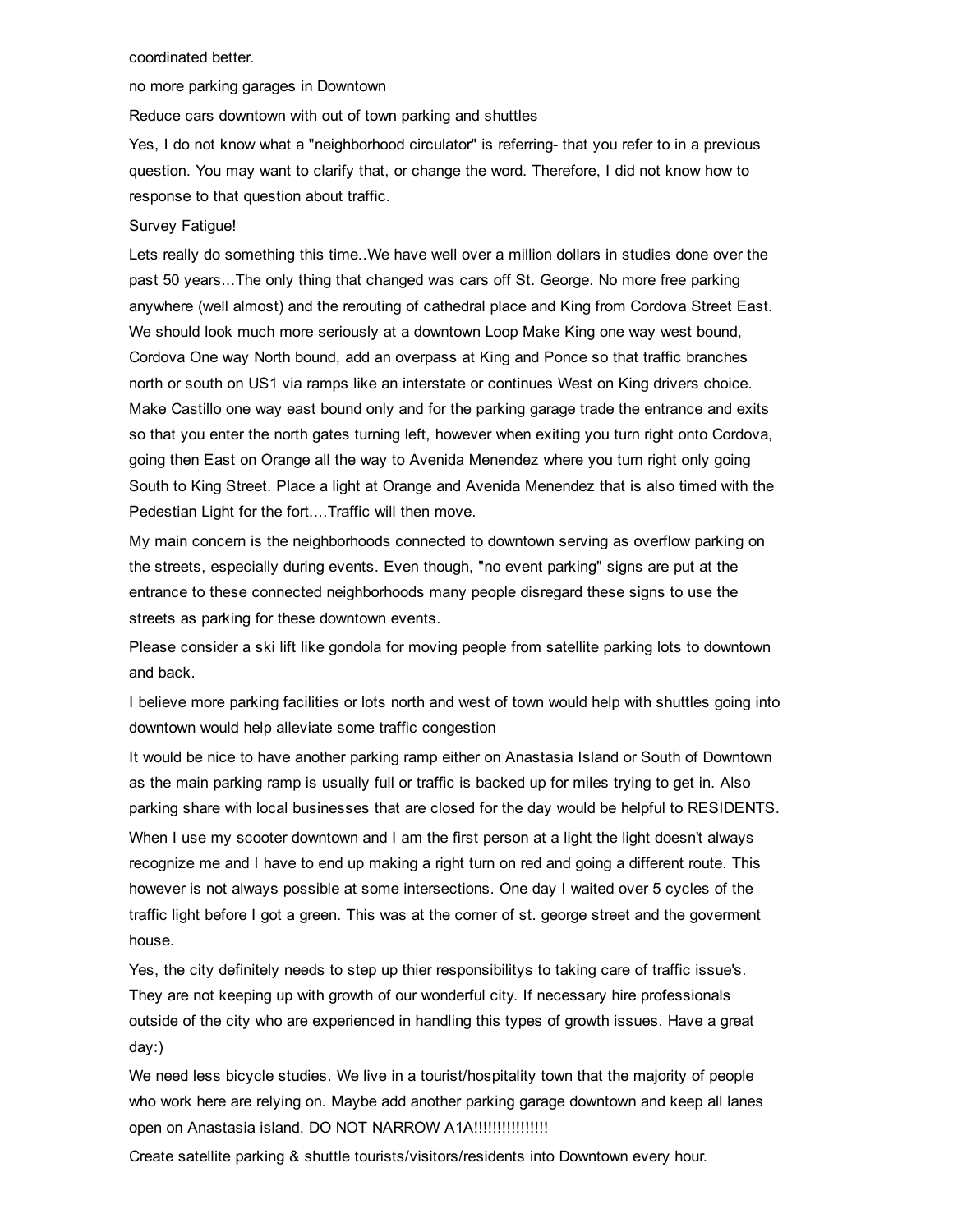didn't really understand the question about preventing certain traffic movements after a bridge opening?

We need a real public transportation system

Would love to see hop on hop off shuttle options for locals using trolleys.

I do not believe that bicycles should be in the same travel lanes as cars. I also am strongly opposed to any notion whatsoever of reducing Anastasia Blvd. down to 2 lanes only How about increasing the time increment between bridge openings at the Bridge of Lions, even just slightly? This would help dramatically. Should boat traffic (which is presumably leisure the majority of the time) take precedence over residents trying to get from Point A to Point B? Also, it would be extremely desirable if there were any lots/designated areas in downtown that locals (with a sticker or pass) could park at for free for a limited time (i.e. 15 minutes) in order to pick up a take-out order or conduct some similar quick errand in the vicinity. It could be called the 'Local Free 15' card or 'Local's Take 20', etc. Perhaps the current pay lots would honor something like that for locals for a very short interval since it wouldn't impede their ability to make a profit and it may even garner some goodwill. I have had to drive around the block 5 or more times trying to find an open parking spot just to pick up a carry-out order, because it's impractical and cost-prohibitive to pay \$12 to park for what amounts to a 5-10 minute errand. This is simple to fix, would reduce traffic and be greatly helpful to residents just trying to conduct normal business in a tourist town. It may also increase patronage of our local merchants since many locals just avoid downtown and shop elsewhere due to the congestion and lack of parking. Thank you for taking these points into consideration!

Need more loading and unloading spots for business. Also why are handicapped spots not required to pay for parking. I have seen cars parked for days straight in the same spot because they do not have to more or they work in the area and get there early and take to spot.

This is worst survey so far! WHICH intersection we have to wait through lights? What are these connectors you are talking about? This is just way to much engineer speak...these results are just invalid. We are NOT EXPERTS...but, we know our neighborhood and City.

Usually all of our popular events cause the parking garage to reach capacity. At that point traffic spills into our communities where at first the few legal spots are taken, then illegal spots, then some area residents open their properties to charge \$ for parking vehicles. This spillover is the problem and lack of signage to prevent illegal parking and lack of enforcement of parking without permits keeps visitors coming back at every event to find a place in our neighborhoods causing so much danger on the roads and gridlock that we seldom attempt to leave our home. COSA Sec. 28-347 and 28-187 is being violated and at US-1 and Grove, it is HP-5 zoned and regularly charges for parking thereby a commercial parking lot requiring several upgrades and permits. Protect residents living in the Grove Street area from people who sell parking spots and draw huge amounts of cars into small streets. Have an ACTIVE parking enforcement to stop the selling of parking spots and illegal parking on our quiet residential streets. Instead of movable signs saying no event parking (which some people move) .. install permanent signs stating resident parking only no event parking violators will be ticketed or towed and back it up with enforcement

The carriages and trolleys are the main reason for nonevent traffic delays. While they bring business to the city, their routes should not include the main roadways: US1, A1A, Cordova,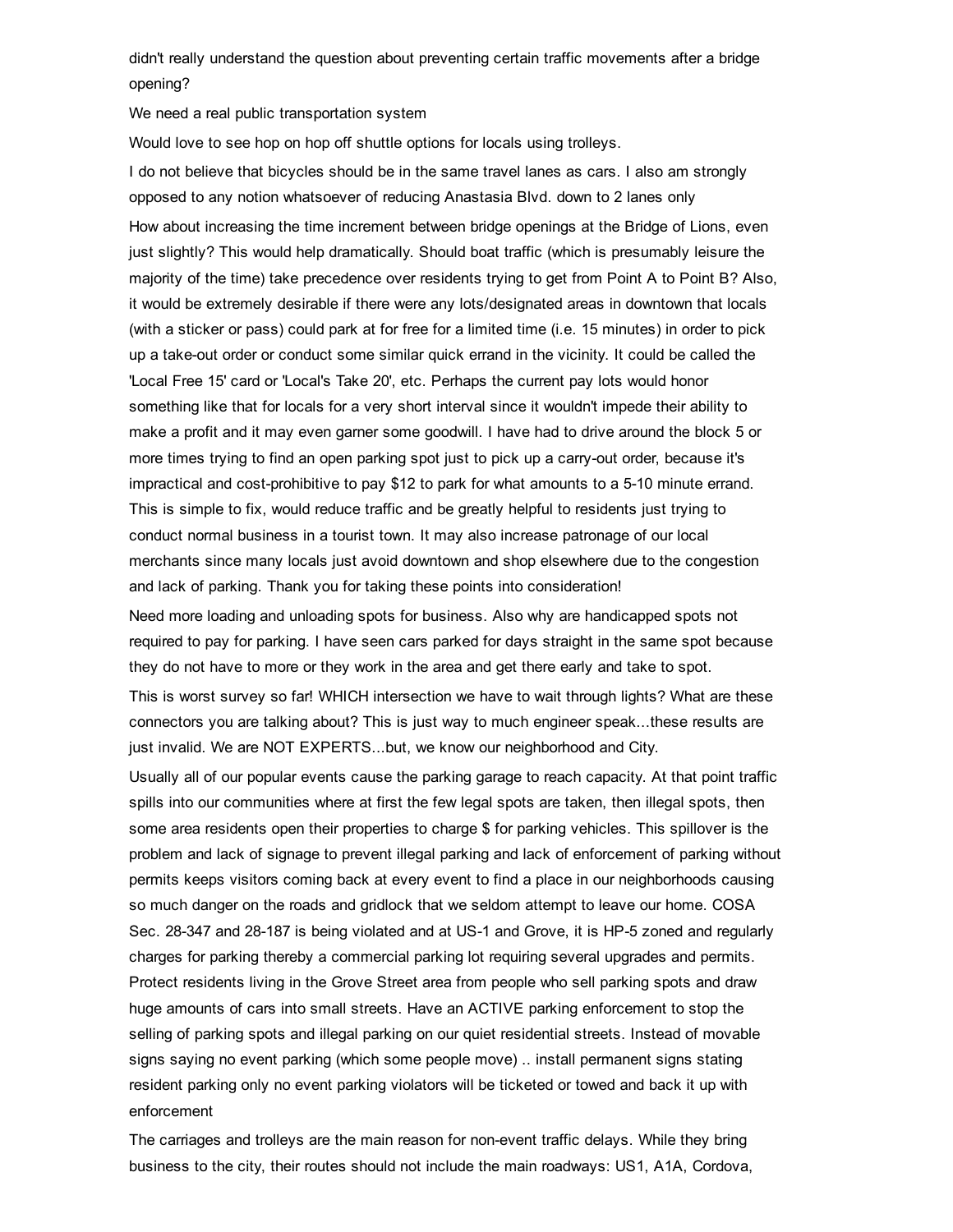King, cathedral. The drivers are often reckless too. Also, residents should park free, with a pass; or parking prices should be reduced significantly for residents.

Allow residents to buy an annual pass for the both trolleys and let us hop on & off with a bell system to indicate stops. The trolleys during the 450th were absolutely wonderful! The shuttle for the 4th of July was not ideal as we had to walk north several blocks to hop on it and the route down US1 was just plain silly. The neighborhood as a whole was quite disappointed that we couldn't just stand out on San Marco to get the shuttle and is why Sat & Sun were very slow as the locals drove instead. Expecting local folks to drive to a satellite parking area to get a shuttle defeats the purpose of getting cars off the streets. Which brings me back to creating a pass for locals to hop on/off trolleys as they go down San Marco anyway. Don't reinvent the wheel, please use the tools we have!!! Most local people know when the bridge opens and when NOT to take that route. Forcing cars to drive a different route will confuse visitors and elderly local drivers. Improve signs: left turn at West Castillo for example. Visitors get surprised when that left lane forces left turn at Ripley's. Traffic gets backed up until the car can move over to right lane. Simple problems to solve. Observe traffic patterns.

Parking should be free for residents, like it ised to be. It creates a positive connection with key communicators. Is the parking garage at maximum capacity on a regular basis?

Too vague again! Other travel options from home to work? Downtown? Which lights during peak hours? Bridge? King and Avineda Menendez? If Bridge is up you sit through 5+ lights there and King and St. George, King and Cordova, Bridge and Marine, etc. No opening, normal timing is not more than 2 signals.

I understand that growth must happen and it brings in money, however I think stopping for awhile should be considered. We don't have room for roads to accommodate all the housing that is being approved. Stop thinking about today, start thinking about 20 yrs from now. For every one problem we try to fix we are generating three more major problems.

I believe the direct shuttles from areas outside of town would benefit greatly. As a local who lives by the premium outlets I tend to pass up going downtown during busier seasons to save hassle.

How about parking lots outside of the downtown area and shuttle people in either the red and green trains. Also limit driving downtown to residents only unless visitor pay a fee to enter, this works in Newport, RI.

Working downtown is very difficult for a lot of people having to pay to park to go to work and try to make enough money to cover parking and bills. I know people can always change jobs. But those who work downtown do it because they love the area. But also tend to not make much money. They work at the businesses and in the areas that help bring money and tourism to the city. It feels wrong to have to pay as much as they do, even with the Park Now cards, and have such restricted parking areas.

There are businesses that operate downtown; don't forget about the employees/salespeople who need to get to and from work, especially the businesses with their own parking. For those businesses without their own parking, there should be remote lots n shuttles for their employees (should the business owners who don't pay for their own parking lots contribute to those?) The current parking permit/hangtag program is a joke. 13,000 residents of anywhere in St Augustine can apply for a permit to park in less than 50 reserved spaces in three neighborhoods. This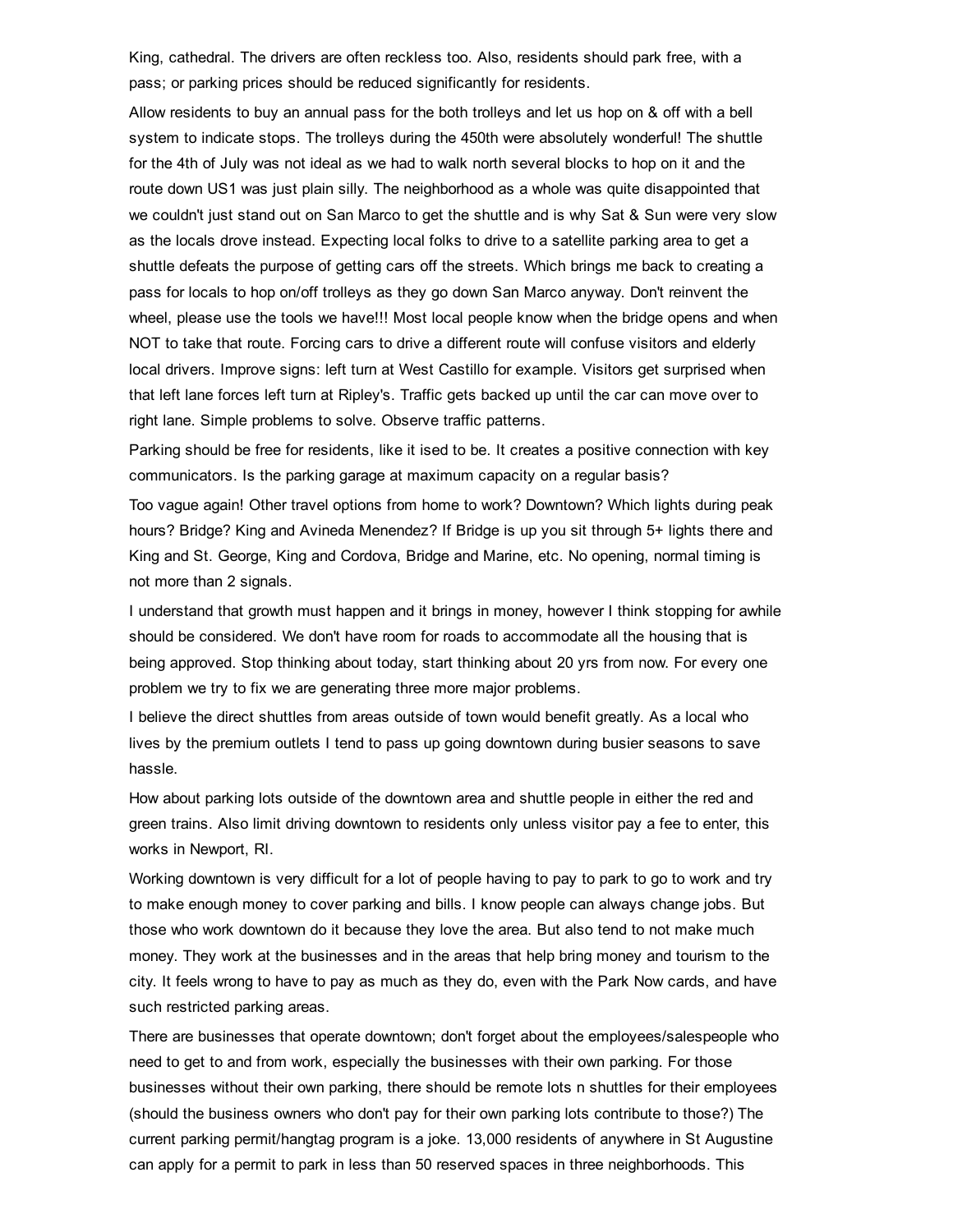defeats the intended purpose of providing reserved spaces for residents on those particular streets. People who park in these spaces without permits should get the boot n then be towed, not ticketed.

Prevent tourist from parking downtown. Residents are not the problem.

If and when the development goes in at the location between the Winery and the Distillery, residents of Lincolnville will find it next to impossible to get out of the neighborhood to get to US1. I hope when you are planning all of this you keep that in mind. I am terrified at the thought of all that traffic in that area after looking at the plans. Has anyone thought of building another bridge that connects Lincolnville to US 1 or a car ferry to get people out?

Redirect A1A to U.S.1 around downtown St. Augustine.

I think you need to include residents of the County in this survey. They live and work here too! Limiting input to City residents only (as the drop down list has no categories for anyone but city residents) leaves a significant portion of those driving into and out of the City. Further, the County is partly to blame for the congestion troubles when they do nothing but allow development after development with no thought to how more people living here tax all our systems, including roads and traffic. Please add County resident options! Put parking garages at 207 and US1, one near 16 and US1 and one on A1A near the Aligator

Farm. Then set up bike stations and paths to downtown as well as shuttle system Please don't two lane Anastasia Blvd...

Events at Francis Field need to be carefully considered based on number of expected visitors and alternative locations should be considered for those events that result in an impossible amount of traffic and parking problems (including clogging up residential streets)

I think EVERY Flagler student that has a car should have to park in a Flagler lot or be permitted. Sanford Street and Bravo are so filled with student cars during the school year that garbage trucks and emergency vehicles can't go through. Besides the noise of early morning car door slamming to get to class on time. I think the city should partner with Flagler in the summer to use their lots for public parking. The lot on Cedar is empty all summer. I know that Aviles Street is suffering due to a perception of no parking and the church lot now being run by the church for \$10 a day. Locals will not come to shop.

We need an additional parking garage just like the existing garage. Shouldn't take long to pay for with the people coming. Get so many people off the small streets, makes it safer for people walking.

The Bottleneck of Lions is a major case of frustration. On Thursday evening, I got caught behind traffic that should have cleared after the bridge went down at 5:40 or so. It had opened early for the two tourist boats. Then before I got to the cross arms, the lights turned red again, maybe less than five minutes later. Why is the bridge opening early for those boats? Is there some reason they cannot wait as expected? People on the Island schedule their trips to avoid the bottleneck the Bridge causes, but when it opens early or later than expected it throws us all off. Develop a comprehensive progressive plan and make effective decisions that can be expanded in the future without wasting money. There will be more tourists and residents in the future and everyone is a stakeholder. Liveability and mobility is at the center of this comprehensive plan. The city staff, city manager and commissioners need to keep all politics out of this process.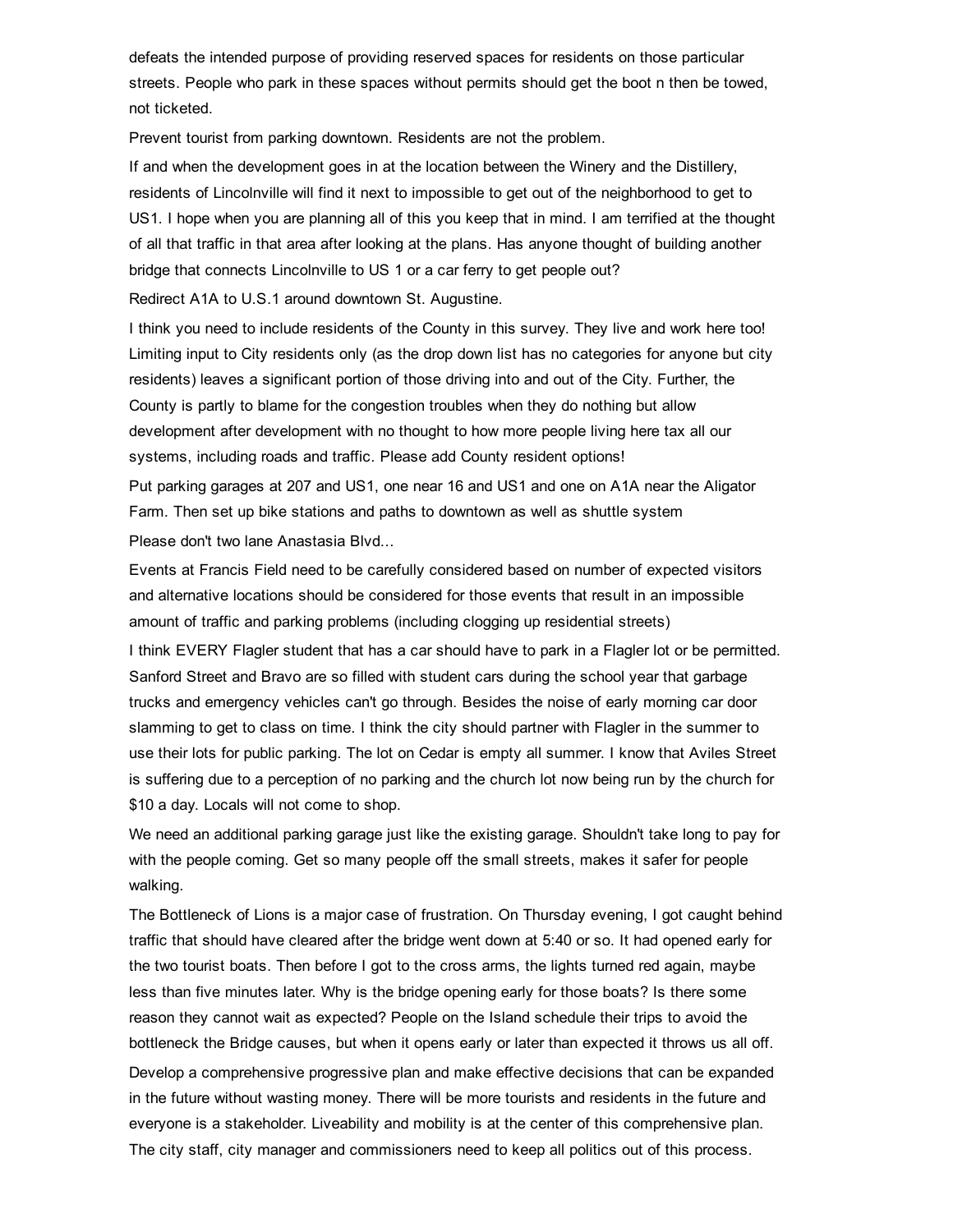Let's not forget to include the TPO, county and FDOT politics as well.

Have a traffic cop at the bridge on the downtown side during peak hours to control the flow of traffic.

Questions do not allow for opinions and commentary. Flat yes or No to a bad question yields a bad response.

Need transit bus system similar to Ocean City MD which makes multiple regular stops at short intervals throughout city areas at a ride or daily rate.

I am very worried about the construction scheduled for next summer for the intersection at Route 1 and May Street. It is already difficult to get off Vilano Beach during the summer and weekends. Very nervous about being about to sustain our normal life... work, errands, etc during such a strange project on a major intersection. it is our only way through except the neighborhood streets by FSDB and that is anticipated to be a nightmare.

I am surprised that there are no options or considerations for water taxis in this survey. We are living in a area surrounded by water and this should be a very viable option to move people instead of relying on be bridges. Think big St Augustine and create an environment that takes full advantage of our resources

Looking forward to seeing a compilation of all the responses as we have such a diverse group of citizens with different mobility issues.

too many tour trains, every full one represents \$2100.00 income to the company. they are not paying their share. Tax the tours. How about a \$1.00 per passenger.

What good are shuttles if they are stuck in traffic on king and San Marco streets

Educate all drivers on the traffic rules for the turn from Cathedral Pl to Bridge, and the other left turns around the Plaza.

I do not understand why, during the day and busiest time of Brifge of Lions traffic, must 2550+ vehicles are made to stop because someone with an expensive boat can't wait 30 minutes for the bridge to go up. Change the bridge openings to hourly during the day for the convenience of many, many people, including the tourists who are our main source of funds. I just don't get it. The tail is wagging the dog.

Bike share would be a great option if we had bike lanes, but biking in town right now isn't ideal. Water taxis weren't mentioned in the survey. Parking at Vilano or Anastasia Island and taking a water taxi downtown highlights the best part of the city - the waterfront, and is an entertaining way to travel downtown.

1. I answered pedestrians crossing in non-pedestrian crosswalk areas as my #1 priority because I would like to see fewer areas be open to car traffic so hopefully that would eliminate the pedestrian issue if there weren't as many cars interacting with them in the first place; 2. The "other" vehicles apart from cars and trucks are the rentable buggy car things that I have recently and often seen going over both bridges - over Vilano bridge (held up traffic majorly) and over Bridge of Lions to the island. They should NOT be allowed to cross the bridges and restricted to downtown which they may already be but maybe not enforced. This is UNSAFE! 3. In reference to the notice about temporary bridge closures, signage, etc., this past weekend we had the 5k and I avoided the bridge on Saturday in the morning during the times specified because I saw the sign when I crossed the bridge the night before. However, it was still heavily congested an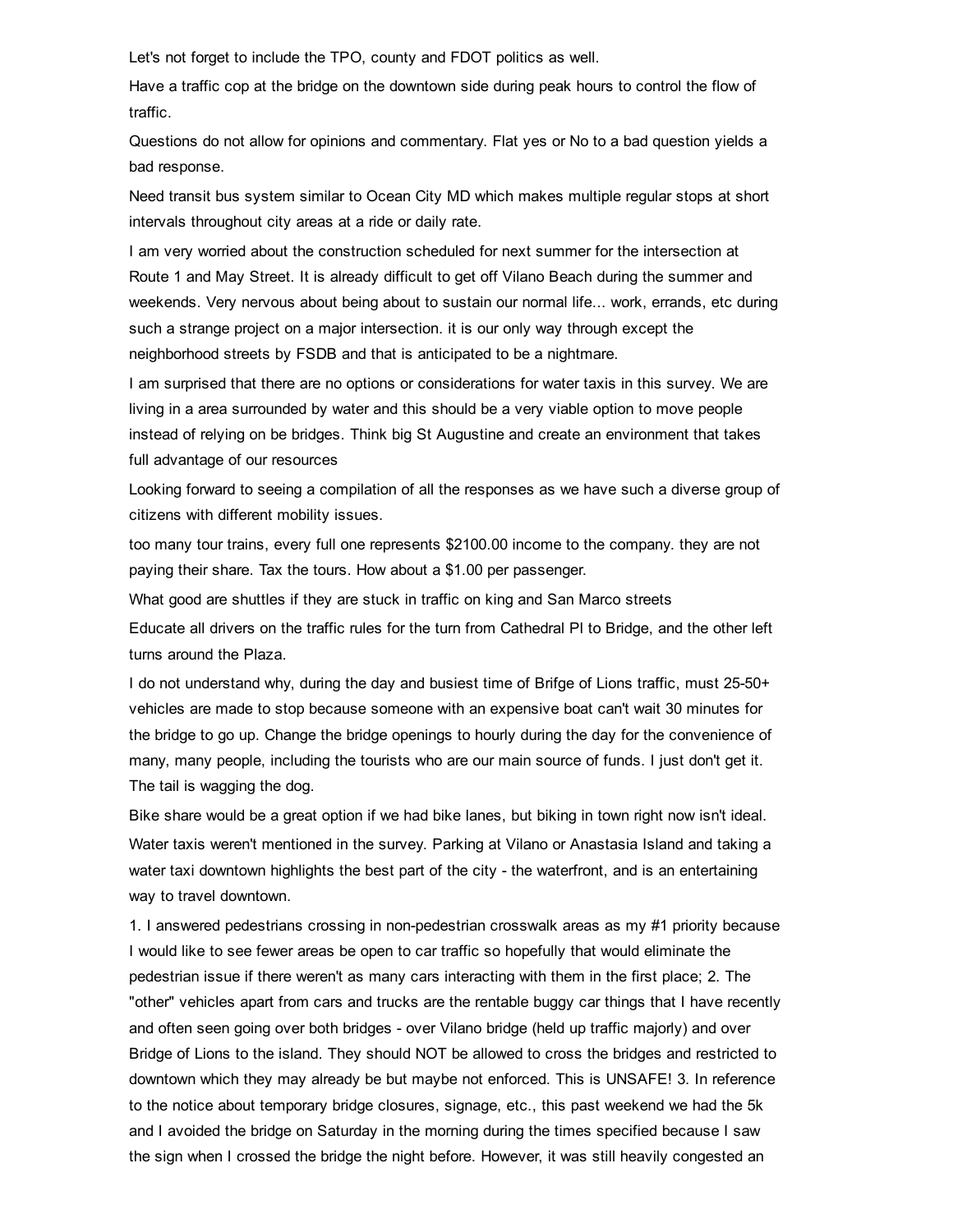hour and a half afterwards. This signage and system of letting us know beforehand is all well and good if all goes according to plan, but it would be nice if the signage could also be at the 312 bridge so if the Bridge of Lions is backed up, people can choose to take the alternate route there at 312 instead of driving all the way into the congestion and causing more confusion and disarray, further delays, etc. There are systems for updates in live time so at the 312 intersection you can see what the traffic pattern at the Bridge of Lions is right away and make your decision there (like FDOT signs on I-4). Thank you.

Also world love to see wider bike lanes and wider sidewalks. Fewer on street parking spots on main roads. I'd love to see small parking lots/garage around the close and distant periphery of downtown. Along US1 would be perfect. Shuttles into town for distant parking

My major complaint is when the bridge is up and I'm coming from the island, cars drive up to the merge point, then cut in. You'd lower a lot of blood pressures of those of us who have obeyed the signals if you had a policeman make those cars do a U-turn and head back to the end of the line.

Would appreciate more cross walks and better marked cross walks. City should consider being more pedestrian friendly after 530 PM. Better city signage. Monthly discount parking for employees. Fixed rate perhaps. I would buy passes for all of my employees to park n the garage but \$90 a month is just not feasible.

It's about density and infrastructure. Can't fix this problem with more people.

Get rid of horses, make clear crossing paths, resident parking pass for downtown, better signs to help tourists navigate

If you are to design another parking garage, I think it should be free after 5pm. That is what keeps me from ever parking in the parking garage -- it isn't free in the evenings. I don't think we should create another parking space where people will have to handover wads of cash to have fun in St. Augustine. There should be more metered/free parking available, especially for St. Augustine residents who are familiar with the area. We should not be financially penalized because St. Augustine isn't equipped to handle the influx of people during peak tourism seasons.

As long as you keep trying to squeeze 10 lbs into a 5 lb bag, you will continue to have a mess. Too many vehicles equates to gridlock.

Thank you to our volunteers on the task force.

For safety a traffic signal should be installed at the A1A-Red Cox-State Park Entrance Intersection. We also need a north bound turn lane at Red Cox so the boat trailers, RV's and buses can make the turn. This intersection serves the fire station, skate park, Lighthouse Park Boat Ramp, Tennis Courts, Light House Museum, RB Hunt School, Anastasia State Park and the Alligator Farm. It needs a light, people die here every year!

Regarding alternate travel options, I would have liked to select 2 or 3, not just 1. Also on bridge of Lions "expected Delays". There are delays when bridge is open on nonbuysy days that are acceptable, it is in heavy rush hour or high tourist days when the delays are heavy. I would suggest putting an expected delay time on the board based on the particular impact of the opening. Also for many of us in the city the decision to take an alternative route is made when we get in the car to begin our trip, not while we are driving, because we have to initially head in a different direction to take an alternative route.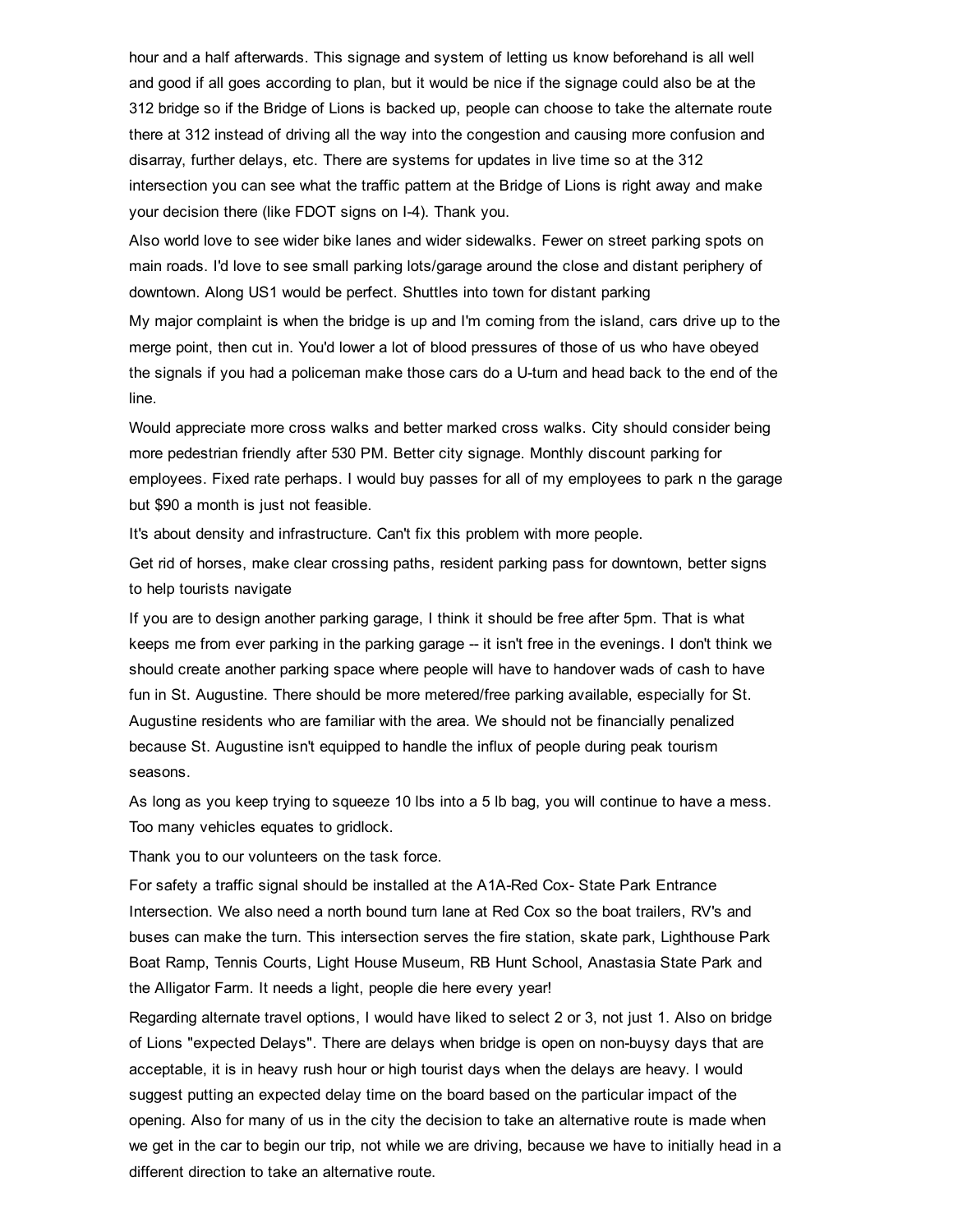1. Problem with multiple trolleys stopping, even backing up!, and giving their "talk" while completely stopped in the street! On many occasions I've witnessed one after the other, 3 trolleys in a row from the same company, all half-full (if that), and a line of cars waiting behind them. What is the limit on number of trolleys on the road at a given time? I hope there is one! Shouldn't there be restrictions to ensure fully loading trolleys plus reducing the number let loose at certain intervals? It is maddening to be waiting on several trolleys in close proximity to each other carrying a total number of people that would easily fit on a single trolley! Also, shouldn't there be a restriction on trolleys running at all during peak hours? I could choose to encounter this problem on a daily basis (seriously, 2 to 3 times per day) but I purposefully delay when I am "supposed" to leave my office just to try to avoid trolleys. It only works part of the time; I still see this several times per week regardless. In addition, on occasion (once a week or so) I am stopped by a trolley halted in the street to pick up passengers wandering along the road (not at a designated trolley stop). I myself have ridden the trolleys on many occasions with guests from out of town. We have found the multiple stops and frequent load times to be so excessive and confusing, almost to the point of frustration. 2. Horse carriages running at peak times should not be allowed. If this is already a restriction, then it is being ignored by the carriage drivers and is not being enforced by the City. 3. All of this is very dangerous and frustrating for everyone involved - I see cars pulling out trying to dart in front of trolleys/carriages; cars trying to dart around trolleys and carriages that are stopped or moving slowly, etc. It's like a reallife video game with dire consequences. 4. In summation of the above, the City should re-review regulations related to trolleys - Designated routes and stops, peak hours, fully loading trolleys in combination with only allowing a certain number on the road during set intervals, and enforcement of rules already in place. And horse carriages - Designated routes and peak hours, and enforcement of rules already in place. 5. Completely unrelated topic... I hope the "task force" is reviewing the need for reserved and validated parking for those visiting City Hall for business related purposes. THANK YOU for your time and effort!

consider adding golf cart parking downtown &/ pickup drop off area for new golf cart services that have sprung up

The downtown area is so beautiful- the cobblestone streets, the bridge, the horse-drawn carriages...would love to see more of a bike and carriage centric environment in the downtown area. For residents, it would free up the traffic, and allow them to traverse using vehicles. For visitors, it would be safer and keep the Old Town ambiance.

I am for additional parking facilities, but not at the expense of those parking lots already here. Humans who exercise less and less in a hot environment will always look for closer parking facilities. This survey let me believe you were thinking of taking away pocket parking ...surely that can't be true? I wish I could have chosen a number of the options in some of these questions or made a comment directly. Some seemed to be forcing me to choose limited examples. For example a false alternative is to have to only select from providing a new garage and take away parking, or staying with what we have. The other, unmentioned option is keep what we have and provide more parking as well. Where was that one? I am not so sure that providing parking provides more traffic. I think lack of parking causes cars to circle looking for it. Make it available and very plentiful. Also, in a positive note or example I like both shuttles and neighborhood circulators. I wanted to select several of those. Successful transportation is one that allows many options. Tourism accounts for directly and indirectly a full third of County jobs.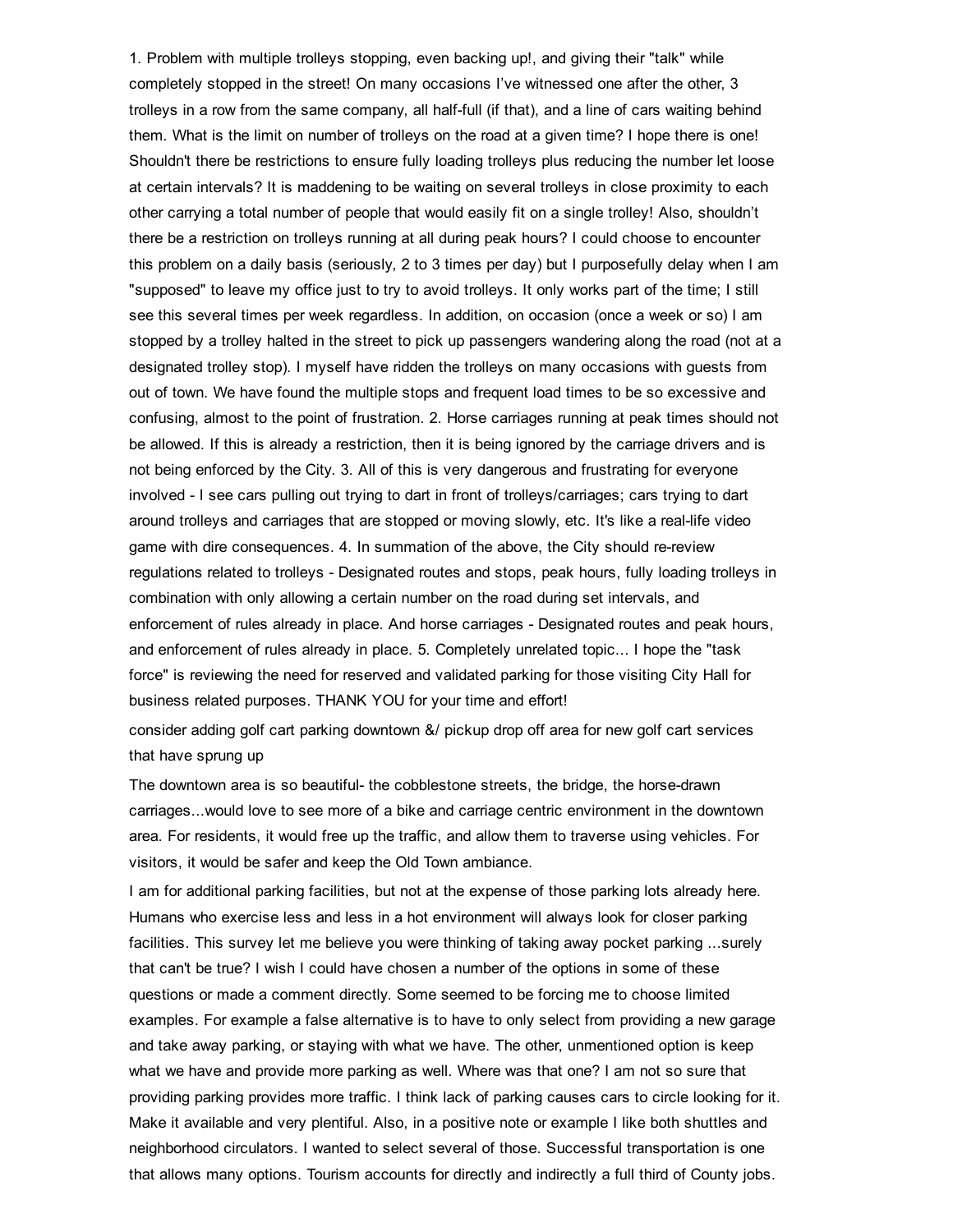Jobs have grown25% in the past year in our county. Your figures in the last presentation didn't show this very clearly. Those jobs support local restaurants, and the arts, as well as hoteliers and retailers. They provide funds to save our buildings and keep us from having as many taxes as other states. It's a boon to this community, but those who haven't lived here decades may not have had a chance to see it rise and fall and see the positive impact. I hope you will make travel easier for tourists as well as locals. Closing the Bridge of Lions is something that cuts me off from my home on the island. Signage should always be positive, not "expect delays" but "time to island 12 minutes." Same information, but it manages expectations rather than driving customers away completely. I am not sure about the character of digital signage...as well. Saying something that has a negative connotation such as "expect delays" also potentially discourages leaving the downtown and could hurt businesses on the island side. How are you going to change traffic congestion for residents without hurting businesses, mom and pop restaurateurs who work 80 hours a week? Closing the bridge when not really needed is not okay with me in any single way. I'm not for arbitrary bridge closings. Lots of times these "big events" actually dry up tourism from other areas. For example, when Mumford & Son's played, downtown was packed but the day fell short of attendance records for every other activity in town. Please be careful with assumptions. Moving many "events field special events to the County fair grounds and out of downtown will really help "event days." The Island has a good solid events program now. It's not that big of a deal to wait a few moments or go a bit slower for 5 mins to get past the concert goers. Events and event locations are not one size fits all here. Getting back to discouraging those going to the island, or using the BOL. How about water taxi's to the island as an alternative? If Anastasia BLVD has a circulator, then a water shuttle could move back and forth, back and forth easily and all we have to do is make it walkable. Same for Vilano beach. Beautiful, walkable areas. Spread out folks form downtown. From the Island to the BOL...please figure out how to stop people cutting in line in front of 100 cars, and also leave a lane for residents to turn into our homes. When the temporary Bridge was in place while the BOL was being restored, the FDOT at first eliminated the turning lane on the western side of the Bridge. After complaints they redesigned the intersection to include the left turn lane again so that it was accessible sooner. Now once again three cars can get in line to go straight at the light and still leave room to get by and turn left without stopping. That three car change; made a HUGE difference. Please do think about how you can allow more freedom of movement with smaller but more positive and significant changes. Thank you. .

Please make most of downtown district pedestrian only i.e. Avelas, Hypolita etc.

Review of bridge openings. It has been my personal experience that the bridge of lions is opened to waterway traffic outside the set parameters. This disrupts the flow of traffic and causes further traffic issues. For example, if the bridge is scheduled to open at 4pm and it opens at 3:45 pm AND again at 4:05, making double the congestion. All I ask if someone could review the openings, it would help with the traffic flow from Anastasia Island to downtown AND vise versa.

An additional parking garage is needed downtown. The area near the ice plant seems ideal for traffic flow, both vehicular and pedestrian.

I need a simple law like Gainesville has that says that bicycles can be on streete or sidewalks, but follow car rules on the street and pedestrian rulles on the sidewalk. Then we need to cahnge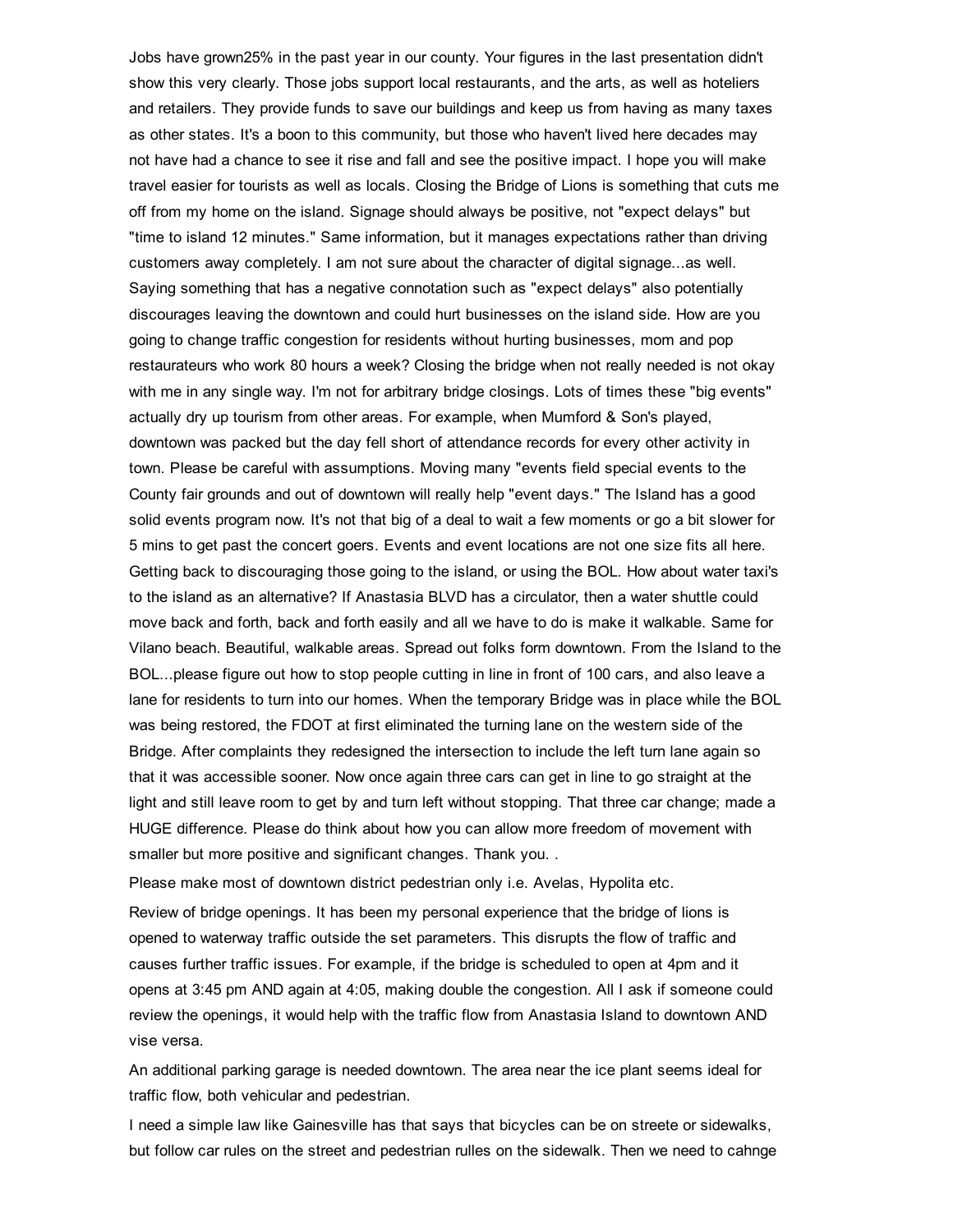parallel parking to slant parking so that bikes are safe on the street.

Sitting at lights sometimes 3-4 times in Holiday season needs to end....

Limit bridge openings - on the hour only no matter who or what you are. I try to leave my home at a time I can avoid a bridge opening - but some boats are privileged and all that timing does no good! That bridge creates road rage folks trying to cut in front of you because they don't want to wait their turn all the way at the back of a line of waiting cars. This happens on both sides of the bridge. Ticket pedestrians for illegal crossings - they are a danger to drivers but even more importantly to themselves. When folks from out of town ask me for dining recommendations I always recommend based on parking - if the restaurant has no parking lot I don't recommend it which means I never recommend a restaurant downtown. I have lived in Davis Shores for 26 years I NEVER go downtown on the weekends because of traffic, distracted tourists reeking havoc, and no place to park. I am constantly picking up trash on the south end of the bridge provide canisters for trash. It's obvious most of this is the result of the pigs (you might prefer to call them people) throwing cans, bottles and junk food packaging out their windows, so trash cans won't help this vile behavior. But at least that will give me a place to throw their crap away for them. All that trash will end up in our waterways otherwise, and before it travels to the water it is an eyesore. Trash on the streets gives the impression we don't care about where we live. Have bikes walked across the bridge if the riders are not going to use the road - sidewalks are for pedestrians. As a pedestrian I shouldn't have to get out of their way.

#### Left turn signal on riberia

As I said way back when, the new Bridge of Lions should have been two lanes in each direction. The westbound bridge traffic would have the right lane heading north on A1A and might not even have to stop. The center lane would only be able to head west and would have to stop at the light at the base of the bridge. But that would keep almost half of the bridge constantly flowing. Very poor design study. And allowing bicyclists to slow down the only lane of traffic in each direction is utter insanity. That is a state road. Would we have to wait for the bicyclists going perhaps 5mph during an evacuation as well? Who makes these poor decisions?

I park and ride or park and walk to work. I can fully commute by bike in equal time but feel US1 is too dangerous. Adequate bike lanes are few and often loaded with debris.

The problem is the b and bs I'm seeing them everywhere now also the approval of all the new restaurants everywhere too!!! Too fast of growth is causing this backup. With the traffic I record when I drive and the biggest issue I see with the hold up in traffic is someone on their phone!!!! I always honk at them in passing..

I fully support residential parking permits for my neighborhood (Uptown)

Satellite parking at sites on all areas surrounding the city are a must; downtown parking garage a must. Parking garage at the Amphitheater with shuttle to the beach (expand the hours of the shuttle to sundown). Free circular loop downtown; shuttles to key drop off points, adjust hours of operation to special events.

Cars/trucks and all the other modes of transportation drive me crazy when on the main roads such as San Marco. Sequeways make me crazy because they use the sidewalks and speed down Water St. (in my neighborhood), talking loudly so everyone in the group can hear them. Many neighborhoods have elderly people who do not hear well and who are surprised when this thing does Wizzing by them. As well there are children playing and running around and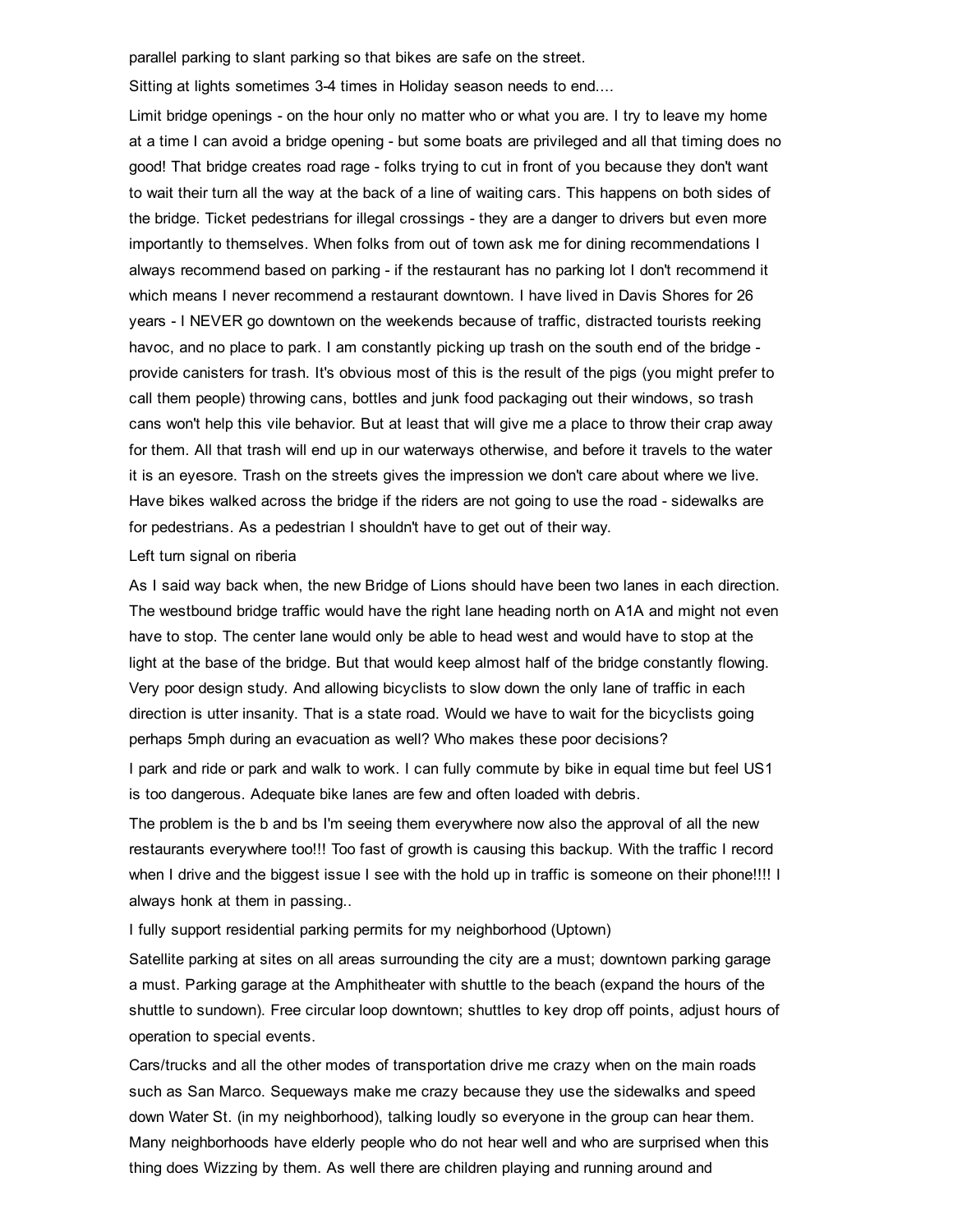sometimes dogs and other animal life. Pick up trucks are especially cruel to squirrels etc. The pick ups trucks are loud, large and drive too fast up and down the Uptown area. I want mufflers on those things!!!!! Many use the Abbott Tract area to bypass traffic. Thanks for letting me gripe!

do I read off-site garage with shuttle option anywhere ?

Should be able to go through traffic light at Ripleys through parking lot to access neighborhood streets at all times-should not block acces to the side street as it locks out the whole neighborhood & only light to get out.

Glad to see more residents on the committee

You folks are still not addressing priorities. I believe these surveys to be lip-service. After three surveys, two meetings and still no apparent direction. I believe MS. NEVILLE sitting on the committee to be an affront to at least my dignity. The board make up. Truly was an improperly appointed aggregious error. I do not believe this study will ever yield any substantial positive results.

the sheer number of cars trying to get through downtown (especially on weekends and special events such as Nights of Lights) overwhelms the capacity of the roads.... cars need to be kept out of downtown.

Questions on form not great...

Reduce frequency of bridge openings with none from 11:30AM to 1:00PM and from 5:00PM to 6:30PM

The traffic light reset at US1 312 was done poorly.

More parking for scooters!!!! And information about where they should not park

Two main things are very important in the future: 1.) Reduce congestion related to the bridge of lions, when entering the city and 2.) Provide a shuttle /train or a monorail service into the (plaza area) city for access to downtown and Flagler.

Close off the streets in North city and the area for more people walking traffic. The three streets of Grove, Rhode, and Cinn are a mess with traffic avoiding the lights and US 1.. this is only a three street area and should be for residents only. there are many times we are grid-locked and cannot even leave our streets and homes

Very poorly designed survey, unlikely to yield reliable data.

Just an FYI for the Fourth of July: there were cars lined up on Riberia trying to exit Lincolnville near De Haven till almost midnight.

Keep up the good work: let's get St.Augustine moving again!

Consider traffic back ups on King St as a result of future loads resulting from the over development of the San Sebastian Harbor Project and if necessary use any means to build a new road into that project to alleviate King St backups. Thanks.

My recent experiences downtown this summer depress me for our parking woes. I work with tourists and so many of them want to park right beside the attraction they are visiting at THAT moment. A totally unreasonable desire but that is still what is happening. I point out our parking garage and they scoff because it is 5 blocks away! I work just south of the Bridge of Lions.... Also, for 20+ years I have wanted better signage directing people across the 312 bridge for the beach rather than them coming downtown but I don't know if it would help since tourists have a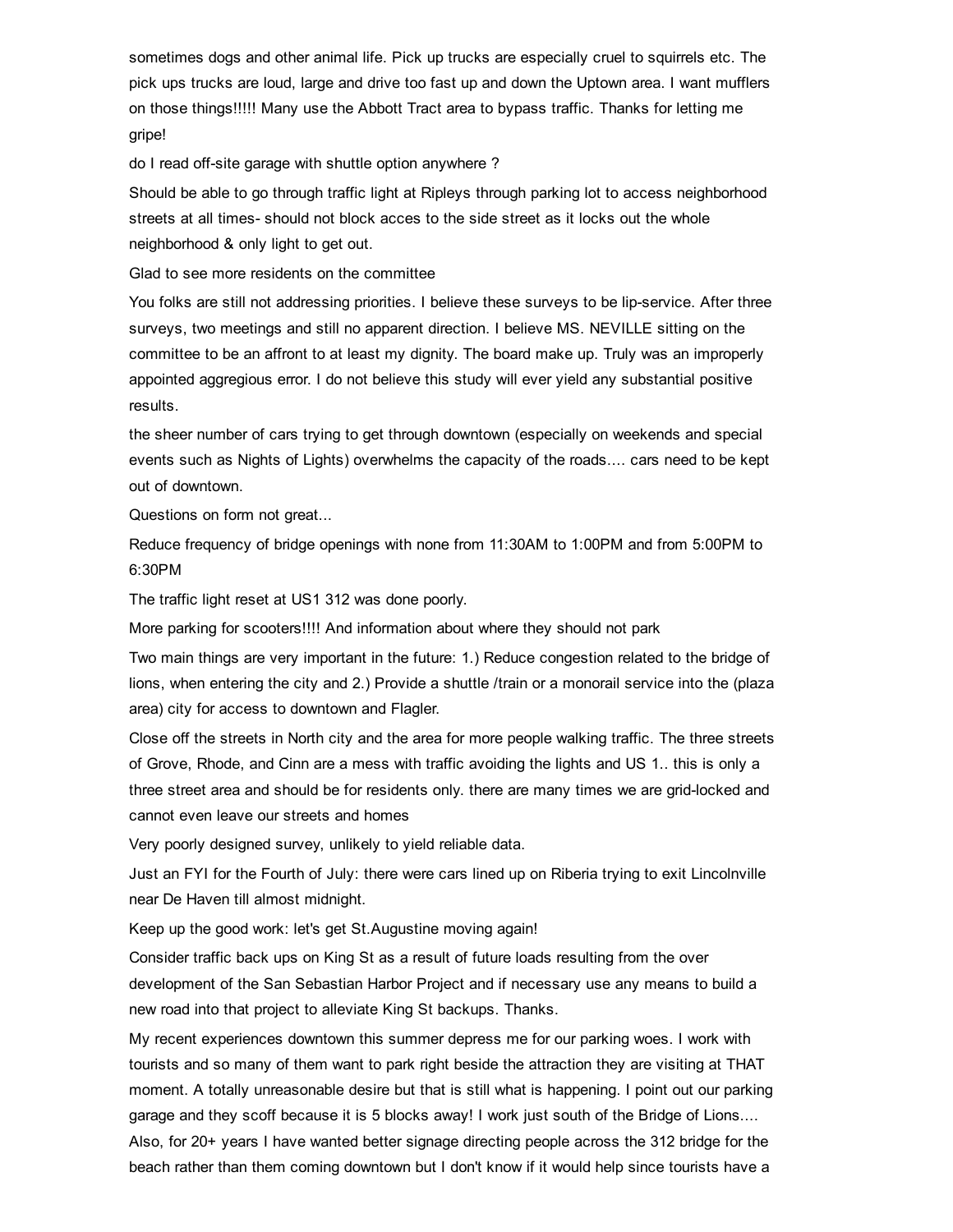hard time reading signs!  $\div$ )

Why no questions about bikes or scooters? The downtown area is perfect for bikes if there was a decent path so you didn't have to ride sidewalks and irritate pedestrians or ride in the street risking your life to people in vehicles who have no consideration for bikes. BTY sharrows do not work!

Round about Round about Round about

Instead of making Saint Augustine more vehicle friendly, I think the effort should be focused on making it more pedestrian and bicycle friendly.

Work with the USPS to move the main post office to the Ponce mall

out parking for visitors is best solution

I didn't answer some questions because a) what was being asked was unclear and b) to answer the traffic light questions I can't answer accurately off the top of my head --I'd have to pay attention to the issue while driving and then answer

Decrease the tourist footprint downtown.

The intersections at King/Avenida Menendez and May/San Marco are horrendous and completely inefficient intersections that cause more congestion than not (especially at May/San Marco). With traffic increasing each year, as well as more non-vehicles on the roads, it makes the streets of St Augustine unbearably stressful and agitating to drive. We have city commissioners bragging about our streets being walkable, but that's because they're a nightmare to drive. We've paid thousands of dollars to conduct surveys, tests, and evaluations in the past, yet nothing has been done to make our streets more efficient. It's time we see something come to fruition from all these dollars spent.

Horse carriages and trolleys are the major cause of traffic issues/delays- second only to the inefficient and unpredictable Bridge of Lions openings

Don't quite understand the question about the bridge of lions opening and obviously if you choose to take an alternate route it would take longer. The question is, will it take longer than the wait. Some of your questions require more specifics. Also" other" options as a choice with every question

Downtown needs relief not from resident traffic and parking as much as tourist parking. Put a garage on the periphery meant for tourists. Tour trains and carriages are the biggest snag in downtown navigation...

I would like to volunteer to serve on the Mobility Task Force. Thank you. Tom Dolan 201481 6946

Please consider limiting the routes and/or hours rented tourist vehicles can travel - horse & carriages, rented non-traditional vehicles, segways etc.

I think the focus should be on traffic more than parking. Traffic is an overall topic with varied transportation solutions. Parking is just one area that focuses only on cars.

PAINT PARKING SPACES AROUND THE SQUARE SO MORE CARS CAN PARK. THERE ARE WASTED SPACES AROUND TOWN THAT COULD BE MARKED.

More remote park-and-ride to downtown; less frequent Bridge of Lions opening

Close Hypolita to traffic for and and all occasions! It's a beautiful walkway!

Parking is horrible and parking enforcement even worse. Tourism is vital for our economy but it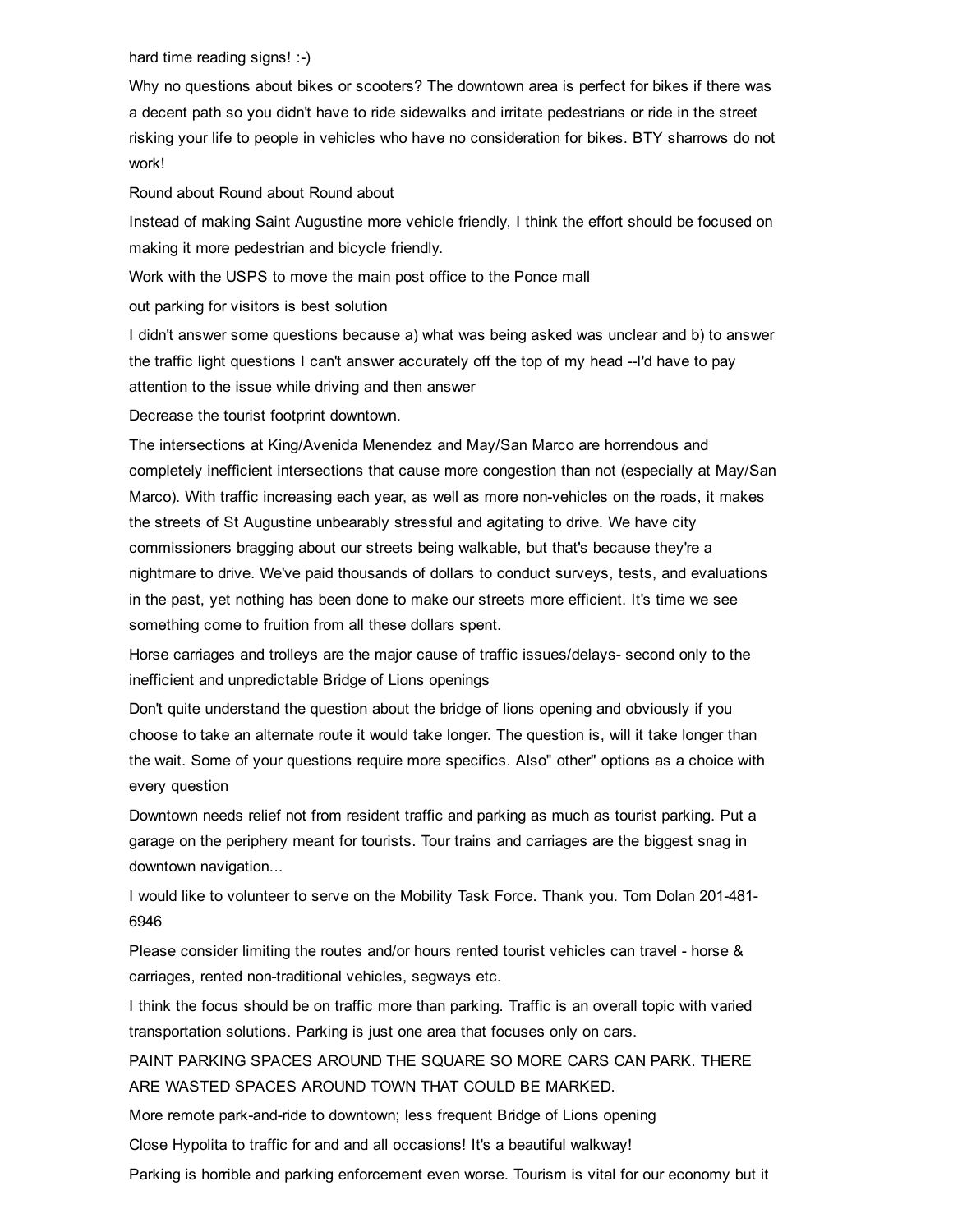should not exclude locals in o the point that we are inconvenienced. Locals are needed to keep businesses alive during off season periods.

Lion bridge should have been 4 lanes. We've already missed that opportunity. The demolition derby rotary on May street will be a nightmare. How many accidents, car. bike, and pedestrian will it take for you to realize this not the answer. Not to mention the grid lock that will happen with the cars, semis, boat trailers, bikes, trams, and people that aleady navigate this on a daily basis. Rotarys do NOT work with the volume of traffic that intersection receives coupled with the limited space available for this project. Please please please just make a kind of wonky 4 way intersection. This our only way off Vilano without driving 20 minutes north. Don't screw it up even more. Have library entrance and exit to US 1. That would help too. It can take us 45 minutes just to get across the vilano bridge on festival weekends, that doesn't include the back up on May. Reasonably priced water taxi from Vilano to downtown for commuters who work the dinner shift would be great. How about remote parking and reduced cost shuttle for those who work downtown. Must include evening shift because thats when finding parking is hardest, if not impossible especially on weekends. Didn't realize there were prior surveys. How were they advertised?

Primary concern is for our business office , which has been located in the downtown area for more than 5o years , and on which we pay and have paid considerable taxes , to continue to be accessible to our employees and clients.

Neighborhood shuttles to and from downtown would help alot. Also, bol should should raise less frequently and at scheduled times.

get rid of the bicycles and skateboards

I think more parking options on Anastasia Island with shuttle service to downtown may help with some traffic heading over the bridge. Possibly a parking garage like is currently downtown. Build another parking garage on the South side of downtown.

important to not forget the businesses downtown. they pay very high occupancy rates and blocking access by suppliers and consumers could hurt them significantly.

If you are travelling north or to downtown from North Davis Shores, a bridge interruption reroute means you have to go to SR312 to bypass. It really is not worth it. I think the bridge only opens on the 1/2 hours unless it is a barge or large vessel. Downtown would be ruined with bike lanes. Downtown needs to keep it's charm and old-town image for long-term success. I have lived in St. Augustine for 40+ years. Downtown has changed from a business district to a tourist district. Very little local shopping is done there now. If you live in North Davis Shores or near the lighthouse, travelling to or through downtown is necessary. I like to bike to downtown, when that is my destination and I am alone, but crossing the bridge on bike is not easy. I think the best solution for downtown is to make it easy for locals to use vehicles while making it easy for tourists to use perimeter parking relieving the congestion. DON"T LET ST. AUGUSTINE GET RUINED BY MODERNIZING THE LOOK.

I am strongly opposed to ANY new city parking garages in the downtown area. That would encourage more traffic downtown, which we are trying to curb...at least the majority of residences are. Thank you

As expected based on the comments to the Historic Area Council last week, the consultant is pushing his desired agenda...or he is pushing the City's desired agenda. This is a cheap survey,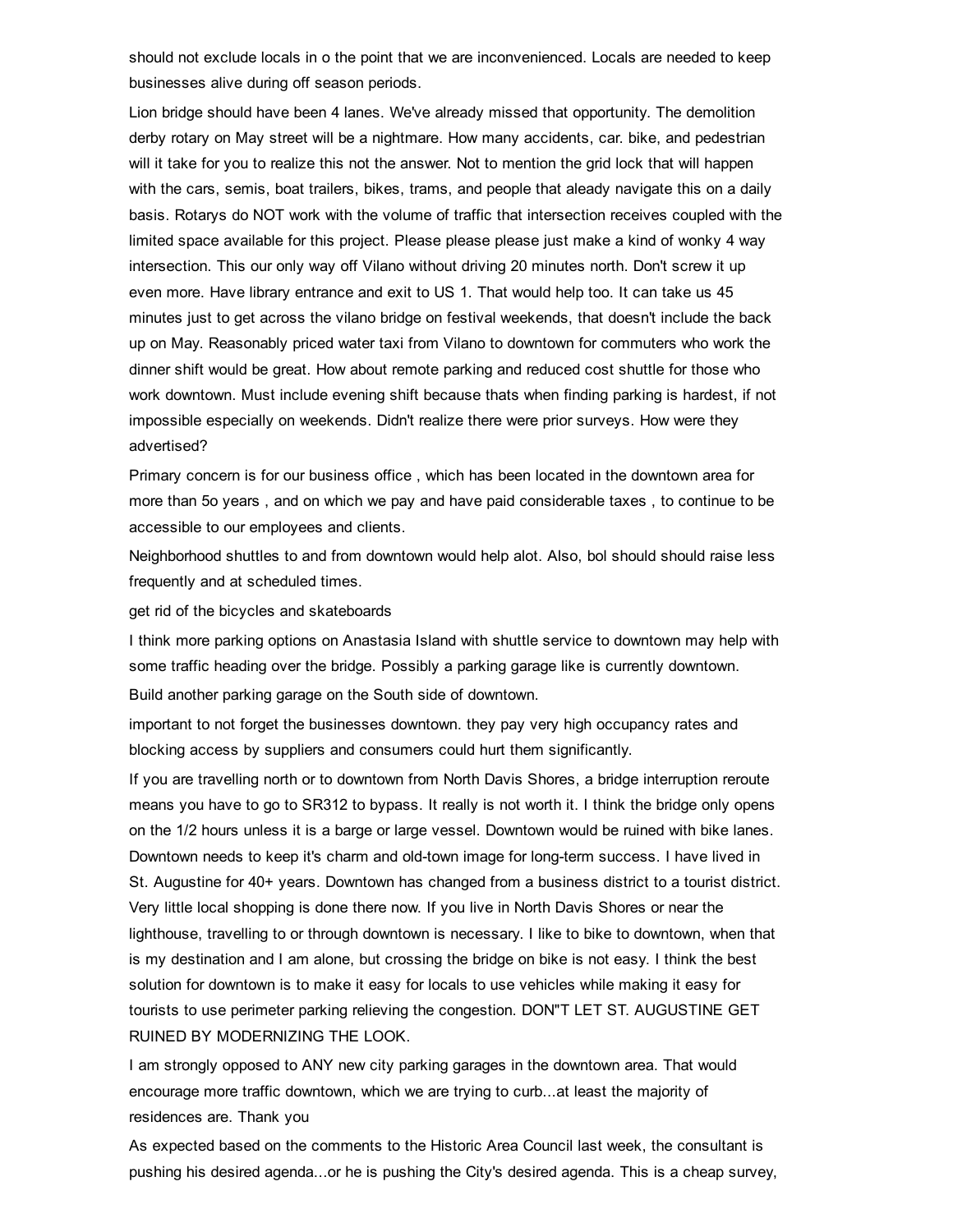definitely not designed for a true picture based on the residents and business owners. Based on the two surveys I completed, I already know what the consultant is going to recommend. Some of these are leading questions. As in "which of these alternatives are the least painful for those of us who live here". Nowhere in this mobility survey are there suggestions to REDUCE the number of vehicles causing the congestion that we all experience. For instance, shorten the 2 1/2 month "Nights of Lights" to just the holiday season: Thanksgiving through New Year's. Move the largest events off of Francis Field to the County Fair grounds. That would open up the parking garage to visitors who come here to experience St Augustine's history. (That would also eliminate amplified music and help with the "noise" issues that residents complain of). Maybe issue parking decals to residents and employees of city businesses so that we can find a parking place when we need (or want) to come downtown. Fortunately for me, I can walk downtown but for many folks it is just not worth it to try to find a place to park to come in for lunch or the museum, etc. Our city has been gift-wrapped for tourists.

Francis Field events clog main thoroughfare ...County Fairgrounds is a better option for these events!

Strongly support resident only parking in the Abbot Tract

Eliminating vehicular traffic around the plaza

people walk the lions bridge from the island provide park and walk options from anastasia blvd perhaps tear down some seedy hotels and add parking

Consider fewer events that attract high volumes of traffic into the downtown area. Offer shuttle service for high volume events downtown. Make locals more aware of PayNow \$3 fee in VIC Garage. Consider a Shuttle that ran back and forth up and down Cordova from the Parking Garage to King Street, around the plaza and back up Cordova to the Garage. Could be paid for by a daily sticker or annual pass that allowed you to ride all day. Another Shuttle could also be used to run up and down San Marco from the VIC to DOS on a frequent schedule, paid for by daily stickers or annual passes. This shuttle would have to have its own lane to travel in, so that it wasn't held up in backed up Automobile traffic. The key would be a nonstop dependable schedule, where people would know one would be available every 1520 minutes. They could then transfer with the same pass at the VIC and pick up the Cordova shuttle. The north end of San Marco would have a free or cheap parking lot, where people could buy a Sticker (also at VIC) to ride. Signed stops would be every 2 blocks or at popular locations on San Marco (Fort Menendez, Hotels, FSDB, Carousel, Mission, Uptown shops) and shuttle would only stop on demand. The key to shuttles working is frequency & reliability.

Thank you for these surveys!

Stop wasting money on "Mobility Experts"

I think a large parking garage should be built on the parking lot behind the Lightner museum and the streets in Old St. Augustine be restricted to property owners, such as us, and delivery vehicles. Visitors and employees coming downtown to work in the King St area do not want to park at the big garage by the Visitor Center; it's too far for them to walk, so they drive around the streets looking for open spaces. So we need a parking garage on the south side of our Old City. Please contact us at ekh1@bellsouth.net if you would like more information. Thank you, Jeannette Ekh

The barricading of streets to prevent traffic from detouring through them (Magnolia, Douglas,